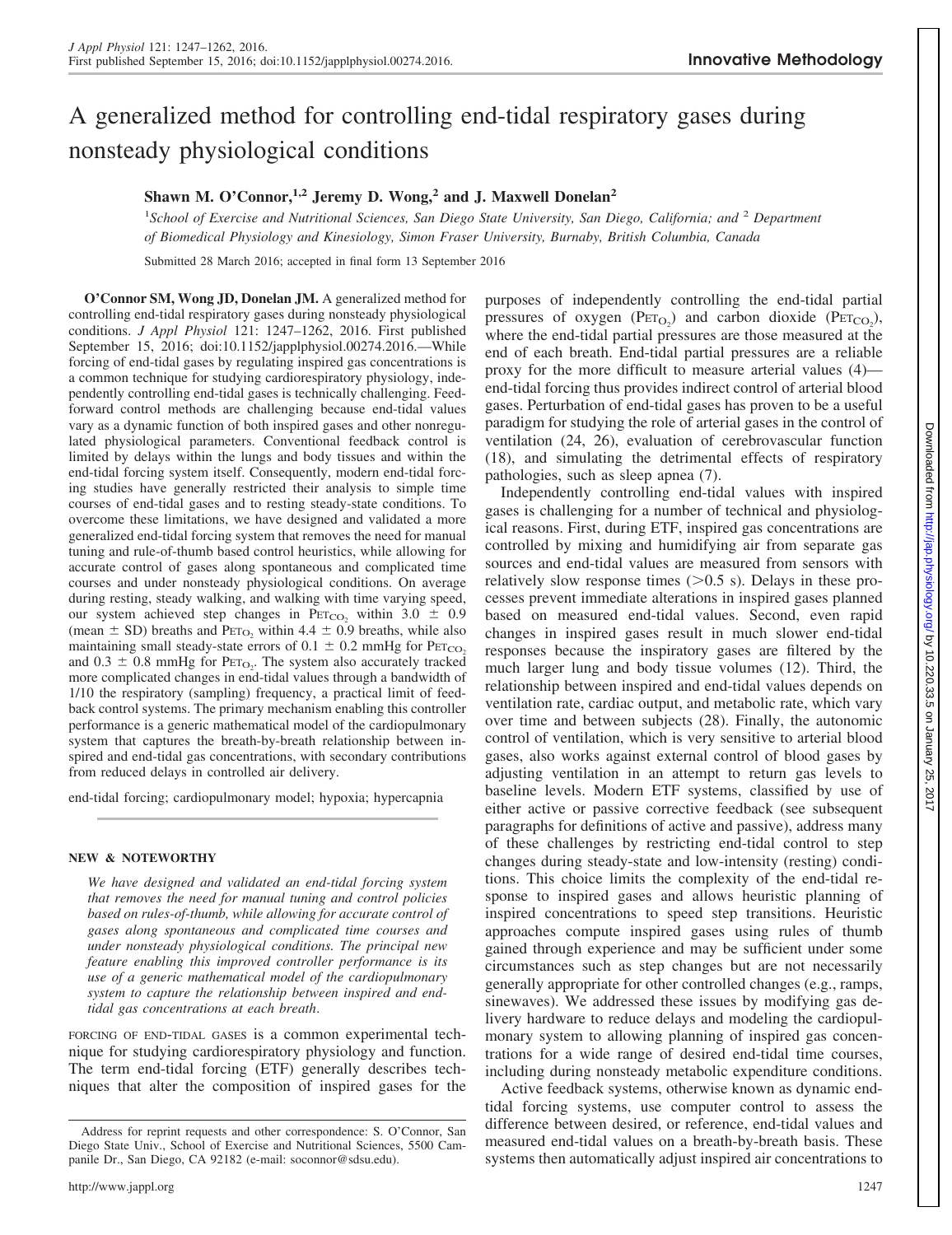compensate for this difference or error (13, 20). Computercontrolled feedback systems perform well in steady state because feedback excels at rejecting even small errors over time. However, feedback systems suffer from delays associated with measuring end-tidal values and delivering inspired air concentrations. These delays limit how effectively feedback control can reject end-tidal errors related to rapid changes in reference values or ventilation induced perturbations of measured values. Some active systems overcome the former limitation by incorporating a parallel feedforward controller that predicts necessary inspired gases to achieve reference end-tidal values either based on respiratory models (20) or predetermined heuristics (13). Active ETF systems have generally achieved step-like changes in end-tidal values in resting subjects within several breaths and maintained steady-state conditions with an absolute error of  $\leq 1$  mmHg and standard deviation of  $\sim 1$  mmHg (13, 20).

An alternative to active ETF systems are passive systems, which avoid using computer-based feedback by designing the respiratory equipment to passively dampen perturbations in end-tidal values attributed to variations in ventilation rate (2, 10, 22). These passive systems, referred to as prospective end-tidal targeting systems, rely on sequential delivery of a preplanned control gas and previously exhaled gas within a single breath. Increased ventilation rates beyond baseline draw increasingly from the exhaled air reservoir, which contains gas roughly at the arterial blood gas levels. Therefore, only control gas participates in exchange within the lungs and end-tidal values are automatically stabilized against increases in ventilation rate (2, 22). This sequential delivery also reduces variations of respiratory gases within the lung and improves matching between end-tidal and arterial gas values. Passive ETF systems have achieved similar performance for step-like changes as active systems (22) in subjects at rest. However, passive systems have traditionally relied on preplanned estimations of required inspired gas and therefore cannot compensate for drifts in metabolic rate or rate of gas storage in body tissues (5), making them less accurate during nonsteady-state exercise conditions and over longer time scales.

While end-tidal step changes in at-rest subjects are suitable for a number of physiological investigations, current implementations of active and passive ETF systems are restricted to these experimental conditions. These implementations rely on control heuristics specific to step perturbations that would be unsuitable for other end-tidal time courses (e.g., ramp). These systems also assume that the parameters that affect the endtidal response (e.g., ventilation rate, metabolic rate) are relatively constant, either by choices in feedback control parameters or by preplanned inspired gas concentrations. Ideal control parameters should vary as a function of the dynamic relationship between inspired and end-tidal values. Static controllers thus restrict end-tidal control to conditions of quasi-steady breathing and preclude testing under conditions of nonsteady exercise.

A more general approach would be useful for studies that require end-tidal control during nonsteady conditions and for which the reference time courses cannot be planned ahead of time. One of many potential applications is the control of end-tidal values during nonsteady exercise to estimate the role of blood gases in the hyperpnea response to exercise onset (6). A second application involves maintaining  $PET<sub>O<sub>2</sub></sub>$  levels during

rapid changes in  $PETCO$ , induced by hyperventilation for the purposes of measuring cerebrovascular reactivity to hypocapnic  $CO<sub>2</sub>$ , a useful measure of cerebrovascular function  $(3, 5)$ .

The purpose of this paper is to present the design and evaluation of a more generalized active end-tidal forcing system that improves upon limitations of existing systems. This generalized system removes the need for specific manual tunings and control heuristics, while allowing for accurate control of gases along spontaneous and complicated time courses, and under nonsteady metabolic expenditure conditions. The principal new feature enabling this improved controller performance is its use of a generic mathematical model of the cardiopulmonary system to capture the relationship between inspired and end-tidal gas concentrations. The parameters of this model are not static but are instead updated at each breath using measured respiratory parameters. The feedback component of our controller uses the updated model to retune its control parameters at each breath, improving control during nonsteady conditions. The feedforward component of our controller uses the updated model to design the appropriate inspired gas concentrations based on any reference end-tidal signal, improving tracking of spontaneous and complicated time courses. In addition to a new controller, we designed gas delivery hardware to reduce delays in controlled air delivery and to attain airflow rates suitable for testing during moderate exercise. To test the performance of our end-tidal forcing system, we used step changes in reference end-tidal gas values during both steady and nonsteady metabolic expenditure conditions and evaluated how quickly and accurately the actual end-tidal gases responded. We also evaluated controller performance using sine waves of increasing frequency, which are not typically achievable with manual tuning or heuristics-based control.

### **MATERIALS AND METHODS**

In this section, we first describe our generalized ETF system design, beginning with the hardware and then followed by the software. We then describe the experimental conditions and analysis used to quantify system performance.

#### *Hardware Design*

We designed the gas delivery hardware to provide controlled concentrations of inspired air with high accuracy and low delay. We based the initial design on a compact end-tidal forcing system from Koehle et al. (13), which consists of medical grade compressed gas tanks (air, nitrogen, oxygen, and carbon dioxide) regulated to supply gas via solenoid valves to a mixing and humidification chamber and then to a reservoir bag from which the subjects drew inspired air (Fig. 1*A*). The volume of air delivered at each breath matched the previous breath's tidal volume to maintain sufficient reserve volume  $(\sim 1.5)$ liters) in the reservoir bag. This design requires comparatively low inspiratory flow rates because subjects inhale from a closed intake system, leaving no unused gas mixture. We additionally modified the design to increase and stabilize flow rates of air delivery and reduce delays in delivering controlled air to the subject, as described below.

Pneumatic hardware provided maximum flow rates of mixed air of 110 l/min, which we estimated to exceed the maximum subject ventilation rate when exposed to hypercapnic and hypoxic conditions during moderate exercise (14). Pressure regulators (Blueshield 60 Series; Air Liquide) connect to the gas tanks and provide a 60 psi source for the solenoid valves. Solenoid valves (model 8262G202; ASCO) regulate flow for each of four air channels in an on/off manner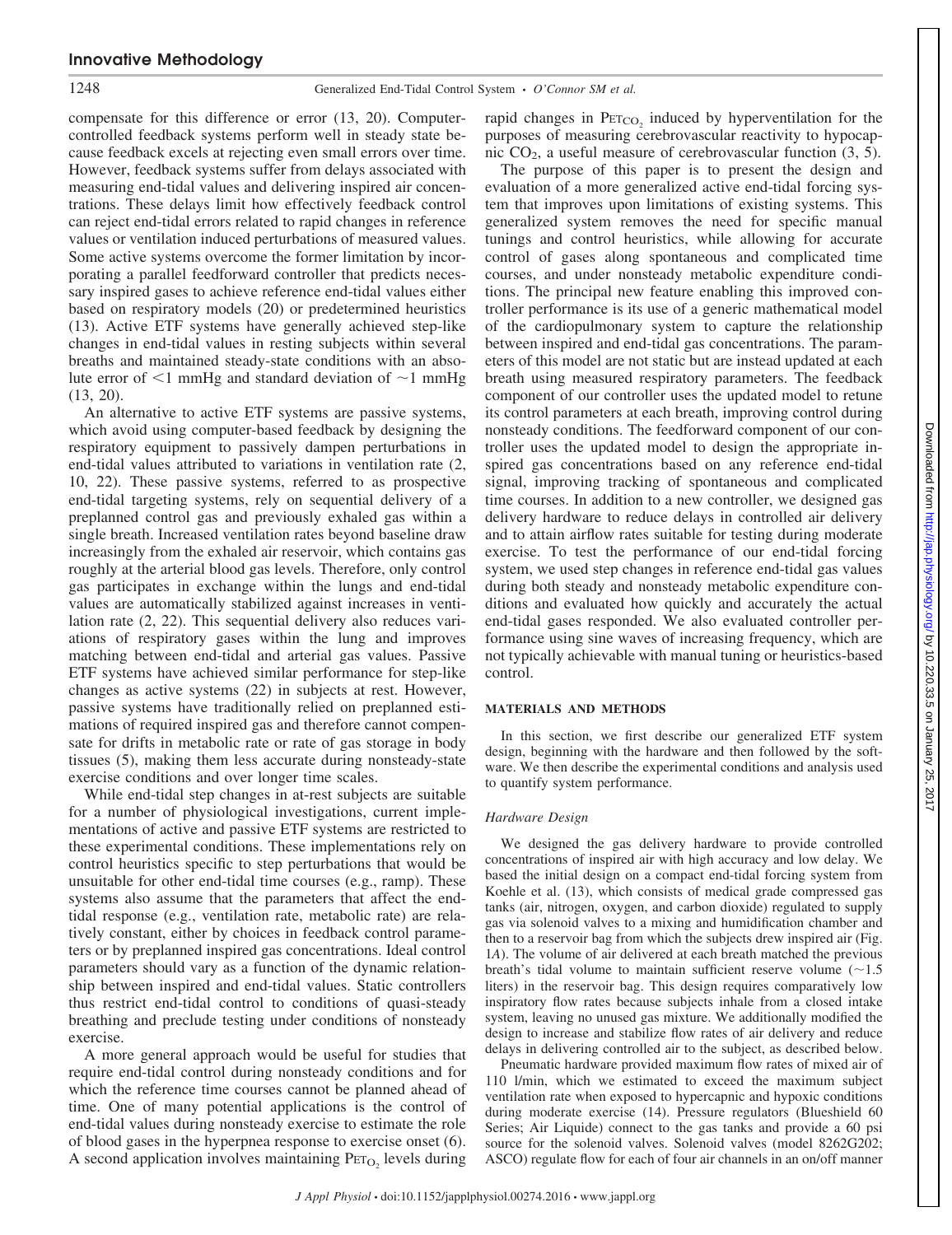

Fig. 1. End-tidal forcing system design and controller diagram. *A*: we have built a custom end-tidal forcing system that controls the end-tidal partial pressures of oxygen (PET<sub>O2</sub>) and carbon dioxide (PET<sub>CO2</sub>) by varying the gas composition of inspired air. The system consists of compressed gas sources (air, oxygen, nitrogen, and carbon dioxide) connected via four electronically controlled valves to humidifier and then an inspiratory reservoir bag from which the participant breathes. Subjects were outfitted with a respiratory mask that connects to the reservoir bag and captures inspired and expired air for measurement. *B*: diagram of gas controller implemented within end-tidal control loop. A real-time control system compares measured end-tidal gas partial pressures with reference pressures, chooses inspired air proportions to minimize the differences based on feedforward and feedback control laws, compensates for ventilation adaptations and reservoir bag contents, and computes the timing of valve opening to provide the appropriate gas mixture to the subject. *C*: diagram of humidifier.

and were sized to achieve a small pressure drop across the valve  $\leq 1$ psi) at 60 psi and for peak flow conditions. The oxygen line solenoid valve was cleaned and guaranteed for oxygen service. We also installed brass orifices (E-63-BR air and nitrogen lines; EIJLC-40- 2-BR oxygen line; O'Keefe Controls) downstream of the solenoid valves to regulate and stabilize the airflow against changes in pressure downstream of the orifices, which varies with humidification level, volume of the reservoir bag, and inhalation rate. The four air channels were then merged into a single tube before entering the humidification unit. The solenoid valves were opened and then closed once per breath cycle to deliver a burst of air into the respiratory bag. We calibrated each channel by varying the length of time the corresponding solenoid valve was open and measuring the volume of air delivered. The relationship between valve open duration and delivered air volume served as the calibration function which the real-time controller used to select the valve open durations at each breath based on the desired delivery volume of each gas.

End-tidal feedback control performance suffers from delays in both measuring end-tidal values and altering them through the delivery of inspired air concentrations. We designed system components to minimize these delays. Measures of end-tidal values are delayed because the respiratory gas analyzer (Vmax; SensorMedics, Yorba Linda, CA)

must transport gas from the mouth to the oxygen and carbon dioxide sensors and because these sensors have finite response times. The total sensing delay of  $\sim 0.65$  s for our oxygen sensor occupies a significant fraction of a typical inhalation period and therefore is a significant factor when designing the software controller. We therefore focused on two other modifiable delays associated with controlled air delivery. Filtering delay is the delay associated with changing the contents of the reservoir bag and occurs because new air entering the reservoir bag mixes with  $\sim$  1.5 liters of residual air maintained in the reservoir bag. We reduced filtering effects by maintaining a minimal volume of air in the bag and by modeling and compensating for this gas composition when regulating incoming air (see *Software Control Design*). Transit delay defines the time from when air exits an open solenoid valve to when it enters the reservoir bag. Our design minimized the two largest sources of transit delay: humidification and air tubing volume. Transit delay was minimized during the humidification process by injecting water vapor directly into the compressed air stream, analogous to the carburetor fuel injection of older automobile engines (Fig. 1*C*). Briefly, a water bottle was connected to and pressurized by the merged air stream. The bottom of the water bottle drained into intravenous tubing with a 25 g hypodermic needle, which was inserted into the merged airline downstream of the water bottle.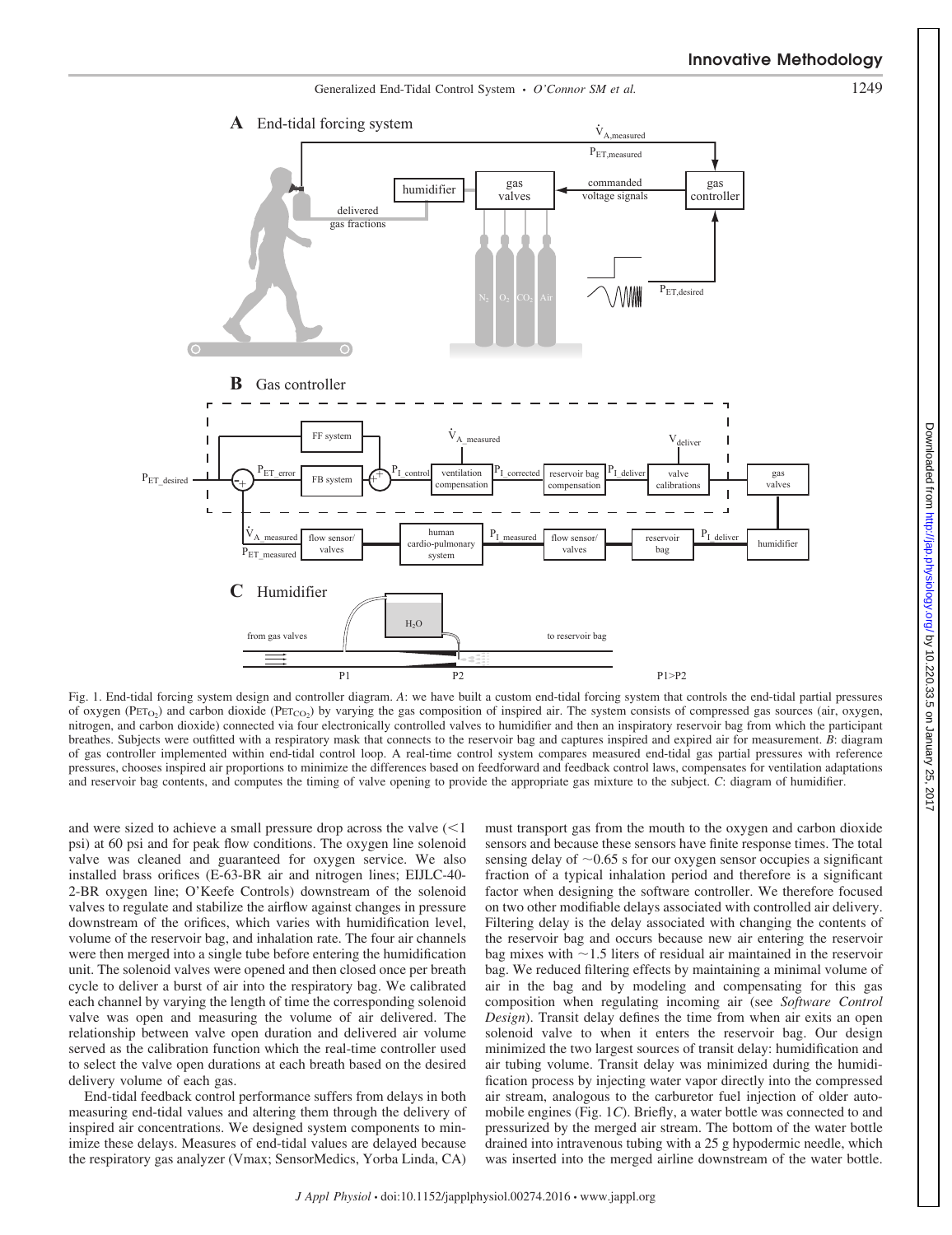The tubing was narrowed at this location to create a pressure differential between the water bottle and needle tip with air flow, injecting water directly into the compressed air stream and humidifying the air to  $~50\%$  relative humidity. This design differs significantly from previous humidification systems, which bubble air through a water container (13) or medical humidifier (22), both at the cost of significant dead space and thus transit delay. We also minimized transit delay by limiting the length of all tubing and selecting the inner diameter to be as small as possible without restricting air flow. Polyethylene tubing [1/4-in. inner diameter (ID), 3/8-in. outer diameter (OD)] connected flow equipment upstream of the humidifier. Nalgene tubing (1/4-in. ID) was used to connect the humidifier to the reservoir bag.

The system delivered gas to subjects through a facemask (V2 Mask; Hans Rudolph, Shawnee, KS) connected to a two-way flow sensor and gas analyzer (Vmax; SensorMedics). We chose facemasks over mouthpieces to allow more natural breathing from both nose and mouth and to allow subjects to verbally communicate with the experimenter. The end of the flow sensor connected to a two-way nonrebreathing valve (NRB 2700; Hans Rudolph), with the expiratory port open to the atmosphere and the inspiratory port connected to the reservoir bag.

An Analog Interface Pod of the Vmax metabolic system provided analog output signals representing the instantaneous partial pressures of oxygen  $(Po_2)$  and carbon dioxide  $(Pco_2)$ , as well as instantaneous inspiratory and expiratory flow rates. A finger pulse oximeter (Nonin 7500; Nonin Medical, Plymouth, MN) provided arterial oxygen saturation  $(Sa_{O_2})$  and heart rate. A real-time control system (Simulink Real-Time Workshop; The Mathworks, Natick, MA) acquired all variables at 240 Hz using an analog-to-digital converter (National Instruments). Measured respiratory signals determined inspiration and expiration timing events and minute expired ventilation  $(V<sub>E</sub>)$ , tidal volume (VT), and respiratory frequency (*f*R). We defined the end-tidal partial pressures of oxygen ( $PET<sub>O2</sub>$ ) and carbon dioxide ( $PET<sub>CO2</sub>$ ) as the local minimum and maximum values of  $Po_2$  and  $PCO_2$ , respectively, at the expiration phase of each breath.

### *Software Control Design*

The conceptual goal of the computer control system is to achieve reference end-tidal time courses by designing a breath-by-breath time course of inspired gases. Changes in ventilation rate and metabolic rate are treated as unknown disturbances that perturb the end-tidal values. Feedback control is a superior strategy for such disturbances (17). However, feedback systems are sensitive to noisy or delayed sensed signals (i.e., end-tidal values) and to delays in delivering the input to the system (inspired gas levels). End-tidal values are generally noisy because of breath-by-breath ventilation variations. As discussed in the previous section, the control system computes a designed inspired concentration for the subsequent inhalation after measured end-tidal values at exhalation but delivery of this inspired air is delayed by a significant breath fraction. Although sensitive to unknown disturbances, feedforward systems are generally robust in the presence of such time delays (17). Therefore, a feedforward control component was added in parallel with the feedback pathway. This feedforward controller adjusted the inspired gas concentrations based on predicted requirements for achieving the time course of the reference values (20). Here, we describe model development and controller design for  $PET_{CO}$ , control (see APPENDIX). A similar process informed PET<sub>O2</sub> controller design but is not presented in detail here.

We employed several unique software control improvements over existing ETF systems. We used a mathematical model of the cardiopulmonary system, updated at each breath using measured respiratory parameters, to plan feedforward and feedback control parameters that also varied from breath to breath. Assuming equivalence of end-tidal and arterial values, the controller takes the form,

where 
$$
P_{\text{ICO}_2\text{-control}}
$$
 is the inspiratory partial pressure of  $CO_2$  planned by the controller,  $f_{\text{FB}}$  is the feedback component of the controller that varies as a function of the arterial error, and  $f_{\text{FF}}$  is the feedforward component that varies as a function of reference values. In the Laplace domain, the controller takes the form,

$$
P_{I_{CO_2\text{-control}}}(s) = C_{FF}(s)P_{a_{CO_2\text{-desired}}}(s) + C_{FB}(s)P_{a_{CO_2\text{-error}}}(s)
$$
 (2)

where *s* is a complex frequency variable called the Laplace variable. An additional control component adjusted inspired concentrations to further improve compensation for end-tidal perturbations due to changes in measured minute alveolar ventilation VA (see *Measurement of Model Parameters* in APPENDIX). This ventilation compensation function,  $f_{\text{VC}}$ , produced a corrected inspiratory partial pressure,  $PI_{CO_2\_\text{corrected}}$ .

$$
P_{\text{ICO}_{2}\text{-corrected}} = f_{\text{VC}} \left( P_{\text{ICO}_{2}\text{-control}}, \dot{V}_{\text{A}} \right) \tag{3}
$$

The cardiopulmonary model describes the arterial blood gas response to changes in inspired gas. As a transfer function, the model for  $CO<sub>2</sub>$  takes the form,

$$
P(s) = \frac{P_{a_{CO_2}}(s)}{P_{C_2}(s)} = \frac{T_1(T_3s + 1)}{T_1T_2T_3s^2 + (T_1T_2 + T_1T_3 + T_2T_3)s + T_1}
$$
(4)

where the function is parameterized by physiologically relevant timing parameters,

$$
T_1 = \frac{V_{ACO_2}}{863\dot{Q}K_{CO_2}}, \ T_2 = \frac{V_{ACO_2}}{\dot{V}_A}, \ T_3 = \frac{V_{TCO_2}}{\dot{Q}}
$$
(5)

and where  $T_1$ ,  $T_2$ , and  $T_3$  represent mean residence times associated with blood perfusion of the lung, air perfusion of the lung, and blood perfusion of the body tissue, respectively.  $V_{ACO_2}$  and  $V_{TCO_2}$  are the effective storage volume of the lung and body tissues with respect to  $CO<sub>2</sub>$ ,  $\dot{Q}$  is the cardiac output, VA is the minute alveolar ventilation, and  $K_{\text{CO}_2}$  is the slope of the  $\text{CO}_2$  dissociation curve. Volume parameters are estimated based on subject age, height, and resting tidal volume, while the timing parameters are dynamically updated at each breath based on a five breath running median filter for VA and estimation of Q (see APPENDIX). While the model assumptions and simplifications do reduce the accuracy of arterial gas predictions, a perfect model is not necessary to achieve successful control as feedback control is particularly suited to compensate for control errors induced by model inaccuracies.

The feedforward controller plans inspired gas values based only on reference arterial time courses and is equivalent to using an inverse of the cardiopulmonary transfer function. However, since P(s) is a proper transfer function (the degree of the denominator is greater than the degree of the numerator), inversion results in a function that grows unbounded for high frequencies inputs (e.g., step changes). We therefore multiplied the inverted system by a low pass filter with filter time constant  $\tau$  chosen to equal the smallest timing parameter  $(T_1)$  to reduce high frequency sensitivity while minimizing distortion of the plant dynamics. For implementation in the end-tidal controller, this continuous feedforward controller was converted to a discrete model with a one breath sampling period.

$$
C_{FF}(s) = \frac{1}{P(s)} \frac{1}{\tau s + 1} = \frac{T_1 T_2 T_3 s^2 + (T_1 T_2 + T_1 T_3 + T_2 T_3) s + T_1}{T_1 (T_3 s + 1) (T_1 s + 1)}
$$
(6)

The feedback controller plans inspired gas values based on the error between reference and measured arterial values using a standard proportional-integral (PI) controller,

 $C_{FB}(s) = K_P + K_I / s$  (7)

$$
P_{\text{ICO}_{2}\text{-control}} = f_{\text{FF}}(Pa_{\text{CO}_{2},\text{desired}}) + f_{\text{FB}}(Pa_{\text{CO}_{2},\text{error}}) \tag{1}
$$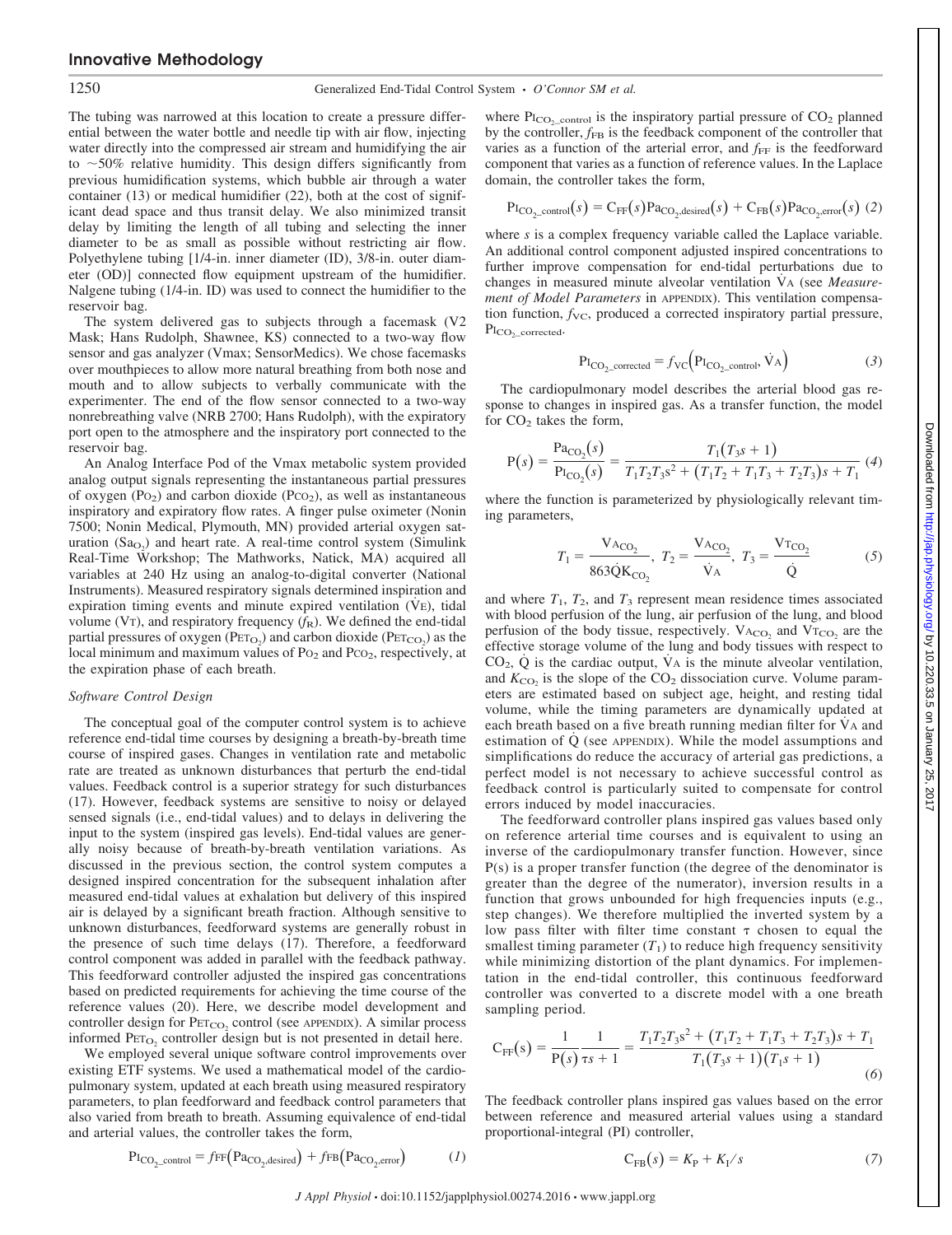where  $K_P$  and  $K_I$  are the proportional and integral gains, respectively. We chose these gains based on plant model dynamics using standard design rules that seek a balance between fast rejection of errors and closed-loop stability. We further simplified the plant model (*Eq. 4*) so as to use standard first order tuning rules to parameterize the feedback gains (see APPENDIX). With the use of the second method of Zeigler-Nichol's PI tuning (30), the proportional and integral gains are a direct function of the model parameters,

$$
K_{\rm P} = \frac{0.9T_2}{T_{\rm B}} K_{\rm I} = \frac{0.9T_2}{3.3T_{\rm B}^2}
$$
 (8)

and where  $T_B$  is one respiratory period. The feedback parameters were then tested and varied in simulation to determine whether parameters based on the Ziegler-Nichols criteria were suitable when combining feedback and feedforward control. Based on simulations of step changes in reference arterial values, we found that both feedback parameters should be divided approximately by 2 to limit overshoots to 5%. For implementation in the end-tidal controller, this continuous feedback controller was converted to a discrete model with a one breath sampling period.

Active ventilation compensation accounts for how changes in VA perturb end-tidal values, whether due to chemoreceptor responses or changes in metabolic rate, and adjusts the inspired air concentrations to compensate. While the feedback controllers can correct for these perturbations, its control parameters are not specifically tuned based on a cardiopulmonary system with  $\overline{V}$  A as the input. Therefore, we adopted a ventilation compensation function to separately account for changes in measured VA,

$$
\begin{aligned} \text{PI}_{\text{CO}_2\text{--corrected}} &= \Big(\text{PI}_{\text{CO}_2\text{--control}}\cdot\dot{\text{V}}\text{A}^* + \text{Pa}_{\text{CO}_2\text{--measured}} \\ &\cdot\Big(\dot{\text{V}}\text{A}^* - \dot{\text{V}}\text{A}\Big)\Big) / \dot{\text{V}}\text{A} \end{aligned} \tag{9}
$$

where  $VA^*$  is the baseline minute alveolar ventilation. Since  $VA$  above baseline increases the inspiratory gas available for exchange in the lungs, the ventilation compensation function correspondingly increases the proportion of the inspired gas at the measured arterial value, gas that theoretically does not contribute to gas exchange in the lung. For example, VA increases that follow controlled increases in  $PET_{CO}$ , would temporarily lower  $PET_{CO}$ , until the feedback controller can compensate by increasing the inspired  $CO<sub>2</sub>$  concentration. The ventilation compensation function automatically increases inspired  $CO<sub>2</sub>$  concentration (increases inspired proportion at arterial value) based on measured VA. To reduce the effects of breath-by-breath variations in VA, the ventilation compensation uses a five-breath median average of V<sub>A</sub>.

Finally, the air delivered by the solenoid valves,  $P_{\text{ICO}_2\text{-deliver}}$ , is then adjusted to take into account the air concentration remaining in the reservoir bag,  $PI_{CO}$ , reservoir, so that the mixed concentration equals  $Pl_{CO_2}$  corrected (*Eq. 9*).

$$
P_{I_{CO_2}\_deliver} = (P_{I_{CO_2}\_corrected} \cdot (V_{deliver} + 1.5) - 1.5 \cdot P_{I_{CO_2}\_reservoir}) / V_{deliver}
$$
 (10)

The volume of air delivered,  $V_{\text{deliver}}$ , at each breath was matched to the measured tidal volume of the previous breath to maintain a sufficient reserve volume ( $\sim$ 1.5 liters) in the reservoir bag after each inhalation.

### *Study Design*

Six volunteers participated in this study (3 male, 3 female, aged  $27.7 \pm 3.0$  yr; body mass  $65.7 \pm 7.9$  kg; mean  $\pm$  SD). All were healthy adults with no known history of cardiovascular, neurological, or respiratory disease or impairments affecting daily walking function. Simon Fraser University's Office of Research Ethics approved the protocol and all subjects gave written informed consent before participation.

Sitting baseline data were first recorded for 7 min as subjects sat upright, wore the facemask, and breathed a normal air mixture provided by the ETF system. This period allowed the subject to acclimate to the experimental setup and any increase in inspiratory resistance associated with the use of the facemask and nonrebreathing valve. We took as baseline measures the steady-state values during the last 3 min of this phase. Subjects then walked on a treadmill at 1.25 m/s while again breathing a normal air mixture to allow acclimation to walking while wearing the respiratory and end-tidal forcing equipment. This walking baseline trial lasted 7 min or until the subjects had achieved steady-state ventilation for at least 3 min, with the last 3 min used to determine baseline walking parameters. For both the sitting and walking baseline conditions, we quantified mean  $PET_{O_2}$ ,  $PET_{CO_2}$ , VE, and VT. We then updated the cardiopulmonary model parameters based on these measured parameters and updated corresponding feedforward and feedback control parameters (see APPENDIX).

To gauge system performance, we then had subjects complete four experimental trials, covering three metabolic expenditure conditions and two types of end-tidal time courses. Metabolic expenditure conditions involved sitting at rest, walking at 1.25 m/s, and walking at a sinusoidally varying speed over a range of 1.1 to 1.4 m/s and with a period of 120 s. In the latter condition metabolic cost varied by approximately  $\pm 11\%$  relative to the cost at 1.25 m/s (29). The first end-tidal scheme used an abbreviated protocol from Koehle et al. (13) and applied a sequence of independent step changes in PET<sub>O2</sub> and  $PET<sub>CO</sub>$  (Table 1). The second scheme applied independent changes in  $PETO<sub>2</sub>$  and  $PETCO<sub>2</sub>$  in the form of sine waves of increasing frequency, referred to as a chirp signal. The chirp signals had mean values of  $+0$ mmHg and  $+4$  mmHg relative to baseline levels and amplitudes of 40 mmHg and 4 mmHg for  $PET_{O_2}$  and  $PET_{CO_2}$ , respectively. The end-tidal signal began 240 s into the trial at a frequency of 1/900 Hz and ended at time 900 s with a frequency of 1/10 Hz, or roughly 1/5 of the maximum expected respiratory frequency of 0.5 Hz.

Each trial served as a unique validation of the end-tidal system. An important consideration when studying physiological responses to changing blood gases is the ability to control confounding gas levels independently (e.g.,  $O_2$  levels are a confound when studying reactivity of ventilation to CO2). *Trial 1* (Sitting, Step signals) tested precise and independent control of  $PETO<sub>2</sub>$  and  $PETCO<sub>2</sub>$  despite large changes in VE during steady, resting conditions. *Trial 2* (Steady walking, Step signals) verified control of independent step changes during conditions with higher metabolic rate and higher variability in VE. *Trial 3* (Nonsteady waking, step signals) tested the generality of the system and its ability to control during nonsteady exercise. Finally, *trial 4* (Nonsteady walking, chirp signals) validated control of end-tidal time courses that are more complicated then step changes and that mimic spontaneous profiles that limit the success of heuristic-based control approaches. The high-frequency portions of the chirp signal also tested the limits of the end-tidal control performance and provided a redundant confirmation of the step change performance. While the *trial 1* conditions are routine in end-tidal control experiments, the conditions of *trials 2-4* have not yet been tested in previous studies.

In all trials, we constrained blood gas levels within an established safe range ( $Perco_2 < +8$  mmHg,  $Perco_2 > 55$  mmHg) (13). Both the subject and the experimenter had immediate access to an emergency stop button to cut off the controlled gas to the subject and deliver oxygen rich air. Monitored arterial oxygen saturation also automatically triggered the emergency stop ( $Sa<sub>O<sub>2</sub></sub> < 75\%$ ).

Table 1. *Protocol for independent step changes in PET<sub>O</sub>, and*  $PETCO$ <sub>2</sub>

|                 | 240s                     | 120 s                    | 120 s | 120 s | 120 s    | 120 s                    |
|-----------------|--------------------------|--------------------------|-------|-------|----------|--------------------------|
| $PETO2$ , mmHg  | $\overline{\phantom{0}}$ | $\overline{\phantom{0}}$ | $-40$ | $-40$ | $-40$    | $\overline{\phantom{a}}$ |
| $PETCO2$ , mmHg | $\overline{\phantom{a}}$ | $+7$                     | $+7$  | $+4$  | $\equiv$ |                          |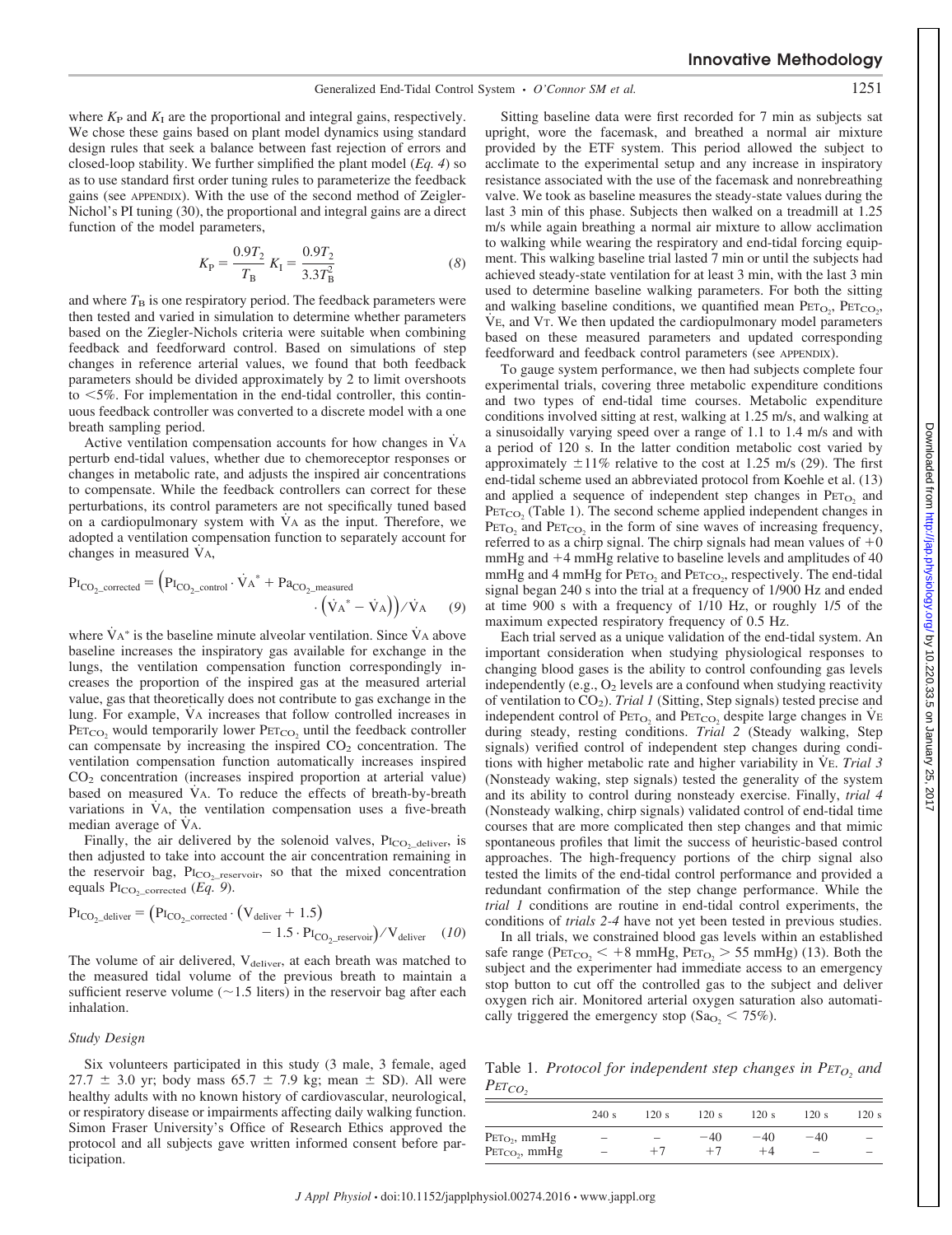# *Analysis*

1252 Generalized End-Tidal Control System • *O'Connor SM et al.*

# We used standard techniques from system identification to quantify system performance. We used the step perturbation trials to identify timing and accuracy parameters of the controlled end-tidal response for the given gas undergoing the step change. Timing parameters quantified how quickly the system responded to changes in reference values and accuracy parameters quantified how well the system reduced error between reference and measured end-tidal values. Performance was quantified for both steady sitting and walking and nonsteady walking. We identified these parameters using reference end-tidal time courses as the input and the measured end-tidal responses as the output of a second-order system with time delay (23). Fitting the data to such a model allowed precise extraction of time domain performance parameters from relatively noisy end-tidal data. A second order system was the simplest model that described the average response to a step input (i.e., the tendency of the end-tidal values to overshoot the reference value before reaching the reference value in steady state). The initial rapid behavior was quantified by time delay and rise time. Time delay was defined as the time required for the measured end-tidal values to cross 10% of the change in reference end-tidal value after the step change. Rise time was defined as the time required for the measured end-tidal values to cross 90% of the change in reference end-tidal value after the time delay. Settling time quantifies the slower settling behavior and is defined as the time required to reach and stay within 10% of the final value after the time delay. Maximum overshoot defines the maximum peak value of the end-tidal response measured relative to the reference end-tidal value (17). Steady-state error is defined as the difference between reference and measured end-tidal values after the rise time. Steady-state variability is defined as the standard deviation of the end-tidal values after the rise time. The identified parameters minimized the sum of the squared error between the model predictions, based on the step and chirp inputs, and the measured end-tidal outputs. To implement this system identification, and generate estimates and confidence bounds on the parameter values over all subjects, we used MATLAB's idgrey.m and pem.m functions.

For the chirp perturbations we used frequency response analysis to measure the controller gain and phase lag performance criterion as a function of reference signal frequency. This was accomplished by using MATLAB's tfestimate.m function with the reference end-tidal time courses as the input and the measured end-tidal responses as the output. Signals were first interpolated at 1/2 Hz, the approximate maximum respiratory frequency measured, to provide regularly sampled signals to the algorithm. From the gain-frequency relationship, we identified the system bandwidth, or frequency at which the measured end-tidal values are attenuated by 3 dB (gain  $= 0.707$ ). We also identified a more conservative measure of bandwidth, where the gain falls below  $-0.92$  dB (gain = 0.9), and the system achieves 10% error. We also identified the frequency at which the phase lag exceeded 45°, the theoretical frequency at which the coefficient of determination ( $r^2$ ) between the reference and measured end-tidal values falls below 50%. While the system performance parameters may be identified from step responses alone, chirp perturbations served to validate those findings while demonstrating tracking of an end-tidal time course not possible for most ETF systems.

Paired *t*-tests determined significance between parameters measured during baseline sitting and steady state walking. One-way repeated-measures ANOVA determined whether ventilation parameters and step performance parameters differed significantly between the step trials (*trials 1–3*). Post hoc comparisons were performed as paired *t*-tests with Bonferroni correction. All analysis and statistical computations were performed in Matlab with a maximum Type I error rate ( $\alpha$ ) of 0.05. Values are presented as mean  $\pm$  SD unless otherwise stated.

# **RESULTS**

# *Summary*

Our generalized ETF system successfully controlled endtidal values along independent time courses during varying metabolic expenditure conditions. On average, the system achieved step changes in  $PETCO<sub>2</sub>$  within 3.0  $\pm$  0.9 breaths and  $\text{Per}_{\text{O}_2}$  within 4.4  $\pm$  0.9 breaths (Figs. 2 and 3; Tables 2 and 3). The system also limited steady-state errors to  $0.1 \pm 0.2$  and  $0.3 \pm 0.8$  mmHg for PET<sub>CO<sub>2</sub></sub> and PET<sub>O<sub>2</sub></sub>, respectively, despite two- to threefold increases in VE over the course of the step trials and despite variations in walking speed during *trial 3*. Furthermore, the system achieved chirp signal time courses with minimal gain variation over the tested bandwidth.

# *Baseline Conditions*

We used ventilation parameters established during the baseline trials to construct standing and walking specific models of respiration for planning feedforward and feedback control parameters. Average  $PET_{CO}$  significantly increased from  $35.0 \pm 4.6$  to  $37.8 \pm 4.6$  mmHg (mean  $\pm$  SD,  $P = 0.04$ ) during the sitting and walking baseline trials, respectively, whereas  $P_{ETO_2}$  significantly decreased from 104.0  $\pm$  4.7 to 100.4  $\pm$  4.5 mmHg ( $P = 0.04$ ). Average VE significantly increased from  $10.1 \pm 1.2$  to  $25.6 \pm 2.3$  l/min ( $P = 3e-5$ ) between sitting and walking. Since the feedback gains are approximately inversely proportional to  $Ve$ , this 2.5-fold increase between these metabolic expenditure conditions indicates that the appropriate feedback gains also decrease by this same factor.

# *Minute Ventilation During Control (Trials 1–3)*

Average V<sub>E</sub> over the period of end-tidal control increased by a factor of 2.2  $\pm$  0.5, 1.7  $\pm$  0.2, and 1.7  $\pm$  0.2 over the corresponding baseline conditions for *trials 1–3*, respectively. The average V $E$  during the most hypercapnic  $(+7)$ mmHg  $PETCO<sub>2</sub>$ ) and hypoxic (-40 mmHg  $PETO<sub>2</sub>$ ) portion of the trials increased by respective factors of 2.7  $\pm$  0.7, 2.0  $\pm$ 0.3, and 2.0  $\pm$  0.3. The appropriate feedback gains then approximately decrease by these same factors within single trials. These large changes in  $V_{E}$  also require significant controller effort to maintain end-tidal values against these perturbations. Trial number significantly influenced variability in V<sub>E</sub> (as measured by standard deviation,  $P =$ 0.027), with respective values of  $5.2 \pm 0.9$ ,  $7.6 \pm 1.6$ , and  $8.1 \pm 1.9$  l/min, and which tends to increase end-tidal variability and thus error.

# *Step PETCO2 Performance (Trials 1–3)*

For all trials where step changes in  $PETCO$ , were controlled, measured end-tidal values responded with an average time delay of  $0.5 \pm 0.5$  breaths and an average rise time of  $2.5 \pm 0.7$ breaths (Table 2).  $PET_{CO}$ , tended to overshoot reference values by  $1.0 \pm 0.8$  mmHg (13.5% overshoot) before settling within 8.2  $\pm$  6.0 breaths. The average standard deviation for  $PET<sub>CO<sub>2</sub>}</sub>$ after the rise period was  $0.8 \pm 0.2$  mmHg, corresponding to a  $1.7 \pm 0.4\%$  coefficient of variation. The mean value after the rise period was  $0.1 \pm 0.2$  mmHg above the reference values and this error was not significantly different from zero  $(P =$ 0.17). These metrics include the time period where  $P_{ETO<sub>2</sub>}$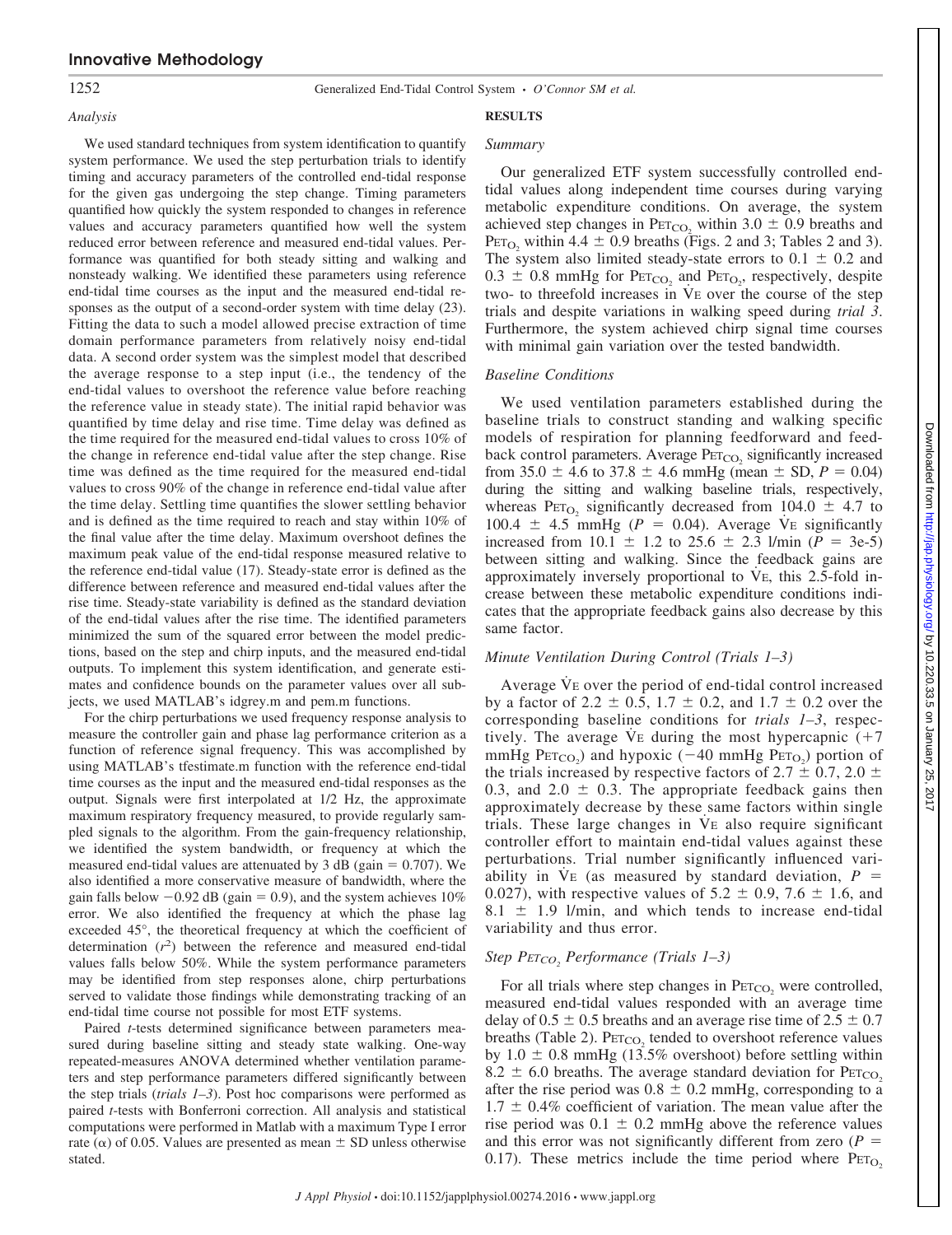

Fig. 2. End-tidal values and minute expired ventilation during end-tidal step protocol while sitting (*trial 1*) and walking at 1.25 m/s (*trial 2*). Raw breath-by-breath data from an example subject is indicated by black circles. White lines indicated reference end-tidal values. The gray area represents the 95% confidence interval on the group mean data.

control is turned on, inducing a 40-mmHg drop in  $PET<sub>O<sub>2</sub></sub>$  and a sudden increase in VE. The timing and error metrics showed significant effects of trial type only for time delay ( $P = 0.015$ ) and mean error  $(P = 0.014)$ . However, post hoc comparisons found no significant difference between individual trials.

# *Step PETO2 Performance (Trials 1–3)*

For all trials where step changes in  $PETCO<sub>2</sub>$ , were controlled, measured end-tidal values responded with an average time delay of  $0.6 \pm 0.5$  breaths and an average rise time of  $3.8 \pm 0.8$ breaths (Table 3).  $P_{ETO_2}$  tended to overshoot reference values by  $3.0 \pm 2.6$  mmHg (7.3% overshoot) before settling within  $5.0 \pm 2.6$  breaths. The average standard deviation for  $Per_{O_2}$ after the rise period was  $1.8 \pm 0.4$  mmHg, corresponding to a  $2.9 \pm 0.7\%$  coefficient of variation. The mean value after the rise period was  $0.3 \pm 0.8$  mmHg above the reference values, where this error was not significantly different from zero  $(P =$ 0.24). These metrics include the time period where  $PETCO<sub>2</sub>$ suddenly steps from  $+7$  to  $+4$  and where PET<sub>CO<sub>2</sub></sub> control is later turned off, events which both induced sudden drops in VE. These timing and error metrics showed significant effects of trial type only for time delay ( $P = 0.026$ ) and overshoot ( $P =$ 0.017). Post hoc comparisons found significant difference between individual trials only for overshoot (*trials 3* and *5*, *P* 0.019).

# *Chirp End-tidal Performance (Trial 4)*

Chirp signal time courses demonstrate frequency dependence of end-tidal control performance (Fig. 4). The system bandwidth, indicated by the signal frequency at which the system gain falls below  $-3$  dB, occurred at 0.066  $\pm$  0.003 and  $0.053 \pm 0.009$  Hz for  $PET_{CO_2}$  and  $PET_{O_2}$ , respectively. A more conservative measure of bandwidth, where the gain falls below  $-0.92$  dB (10% error), occurred at 0.062  $\pm$  0.006 and 0.025  $\pm$ 0.006 Hz for  $PETCO_2$  and  $PETO_2$ , respectively. A second measure of control performance is indicated by the signal frequency at which phase lag exceeds 45°, which we found to occur at  $0.026 \pm 0.009$  and  $0.020 \pm 0.002$  Hz for PET<sub>CO<sub>2</sub></sub> and PET<sub>O<sub>2</sub></sub>, respectively. A 45° delay at these frequencies corresponds to a time delay of 5.1 s and 6.3 s for  $PET_{CO_2}$  and  $PET_{O_2}$ , respectively. Root mean squares error between reference and measured values at frequencies less than the respective 45° phase lag frequencies were  $1.4 \pm 0.3$  and  $10.7 \pm 3.3$  mmHg for  $P_{ETCO_2}$ and  $PETO<sub>2</sub>$ , respectively.

#### **DISCUSSION**

We successfully designed and validated a generalized active end-tidal forcing system that removed the need for manual tuning and control heuristics. This design allows for accurate control of gases along spontaneous and complicated time courses, including under nonsteady metabolic expenditure con-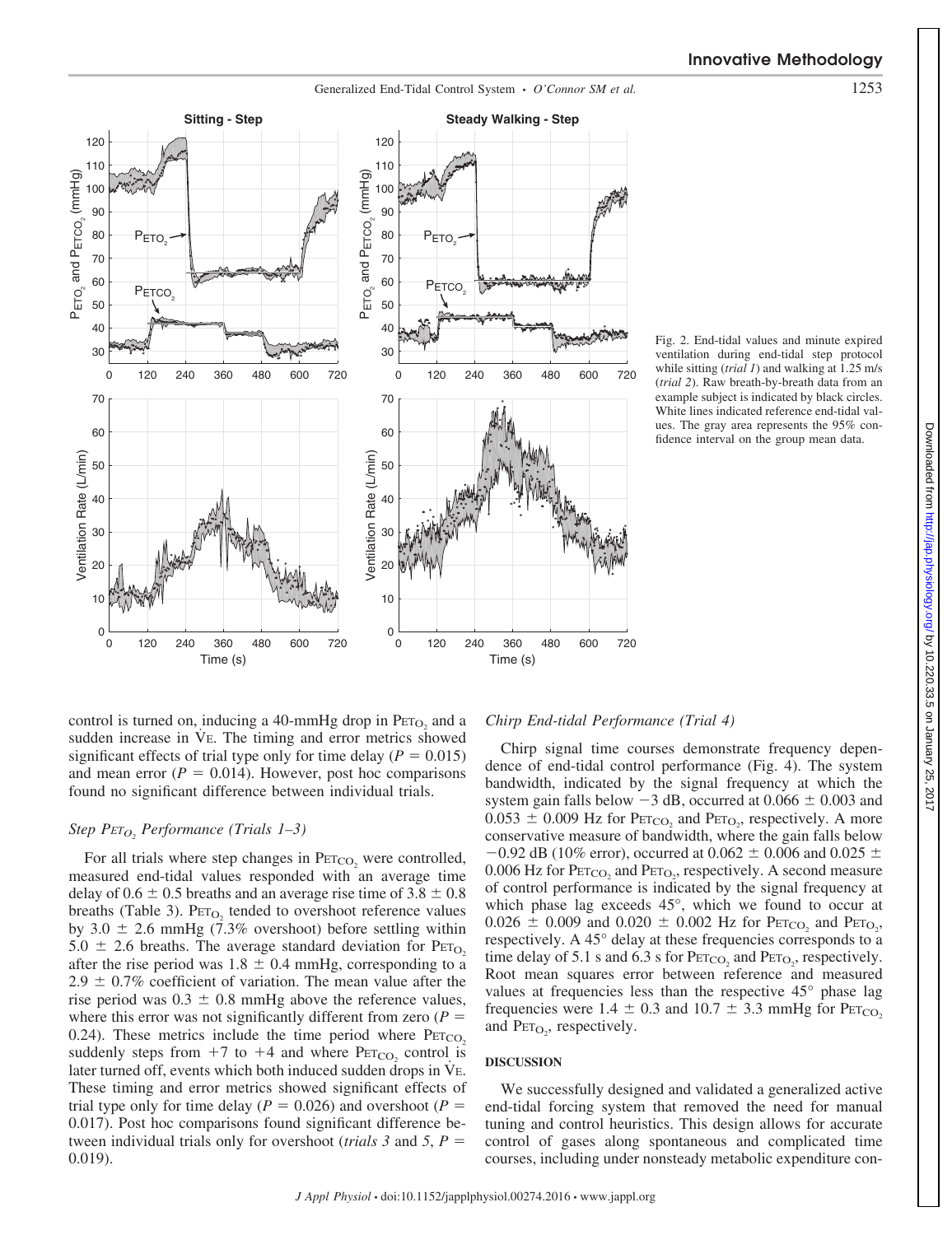

<sup>160</sup> **Unsteady Walking - Step**

CO.

 $P<sub>ETO<sub>2</sub></sub>$ 

0 120 240 360 480 600 720

Time (s) 0 120 240 360 480 600 720

40

Ventilation Rate (L/min)

Ventilation Rate (L/min)

 $0\frac{L}{0}$ 

10  $20$ 

60

80

100

 $\mathsf{P}_{\mathsf{ETO}_2}$  and  $\mathsf{P}_{\mathsf{ETCO}_2}$  (mmHg)

 $P_{ETO_2}$  and  $P_{ETCO_2}$  (mmHg)

120

140

Fig. 3. End-tidal values and minute expired ventilation during nonsteady state walking for the end-tidal step protocol (*trial 3*) and chirp protocol (*trial 4*). Raw breath-by-breath data from an example subject is indicated by black circles. White lines indicated reference end-tidal values. The gray area represents the 95% confidence interval on the group mean data.



Table 2. *Summary of performance parameters for control of*  $PETCO$ <sub>2</sub>

|                        | Sitting Step  | Steady Walk<br>Step | Nonsteady Walk<br><b>Step</b> |
|------------------------|---------------|---------------------|-------------------------------|
| Time delay, breaths    | 0.2(0.4)      | 0.4(0.5)            | 1.0(0.0)                      |
| Rise time, breaths     | 2.3(0.5)      | 2.3(0.8)            | 2.8(0.7)                      |
| Settling time, breaths | 11.6(5.7)     | 7.9(5.4)            | 5.2(4.3)                      |
| Overshoot, mmHg        | 1.49(0.34)    | 1.01(0.83)          | 0.49(0.74)                    |
| SS error, mmHg         | $-0.07(0.11)$ | 0.03(0.07)          | 0.32(0.27)                    |
| SS variability, mmHg   | 0.69(0.19)    | 0.79(0.15)          | 0.82(0.04)                    |
|                        |               |                     |                               |

performance is similar to two other ETF systems, dynamic end-tidal forcing and prospective end-tidal targeting, for step changes in end-tidal values during resting conditions. The former system adapts the inspired concentrations using feedback control (control signals based on measured end-tidal errors) (13, 20), while the latter system estimates required inspired values and passively corrects end-tidal errors due to  $V_{E}$  using a novel valve design worn at the mouth (22). Similar to these systems, step change performance during sitting (*trial*  $I$ ) demonstrates precise and independent control of  $PET_{CO_2}$  and  $PET<sub>O<sub>2</sub></sub>$  in steady-state despite two- to threefold changes in  $VE$ , maintaining values with an absolute error of  $< 0.5$  mmHg and standard deviation less than 1 and 2 mmHg for  $PET_{CO_2}$  and  $P_{ETO<sub>2</sub>}$ , respectively (13, 22). Further comparisons are difficult

While quantitative comparisons are difficult, our system

0 120 240 360 480 600 720

Time (s) 0 120 240 360 480 600 720

**Unsteady Walking - Chirp**<br>160

1.10 1.25 1.40 40

Ventilation Rate (L/min)

Ventilation Rate (L/min)

<sup>ا</sup> 0<br>0

Walking Speed (m/s)

Speed (s/w) 60

**FTCO** 

P<sub>ETO</sub>

80

100

 $\mathsf{P}_{\mathsf{ETO}_2}$  and  $\mathsf{P}_{\mathsf{ETCO}_2}$  (mmHg)

PETO, and PETCO, (mmHg)

120

140

Table 3. *Summary of performance parameters for control of*  $P_{ETO}$ 

|                        | Sitting Step | Steady Walk<br>Step | Nonsteady Walk<br><b>Step</b> |
|------------------------|--------------|---------------------|-------------------------------|
| Time delay, breaths    | 1.0(0.0)     | 0.2(0.4)            | 0.6(0.5)                      |
| Rise time, breaths     | 4.0(0.8)     | 3.5(0.7)            | 3.9(0.7)                      |
| Settling time, breaths | 6.3(2.5)     | 4.8(3.0)            | 3.9(0.7)                      |
| Overshoot, mmHg        | 5.29(1.38)   | 2.84(2.42)          | 0.91(1.10)                    |
| SS error, mmHg         | 0.43(0.17)   | $-0.07(1.20)$       | 0.40(0.29)                    |
| SS variability, mmHg   | 1.89(0.27)   | 1.89(0.52)          | 1.52(0.14)                    |

Downloaded from http://jap.physiology.org/ by 10.220.33.5 on January 25, by 10.220.33.5 on January 25, 2017 <http://jap.physiology.org/> Downloaded from  $2017$ 

Values are presented as mean  $\pm$  SD. SS, steady state.

Values are presented as mean  $\pm$  SD.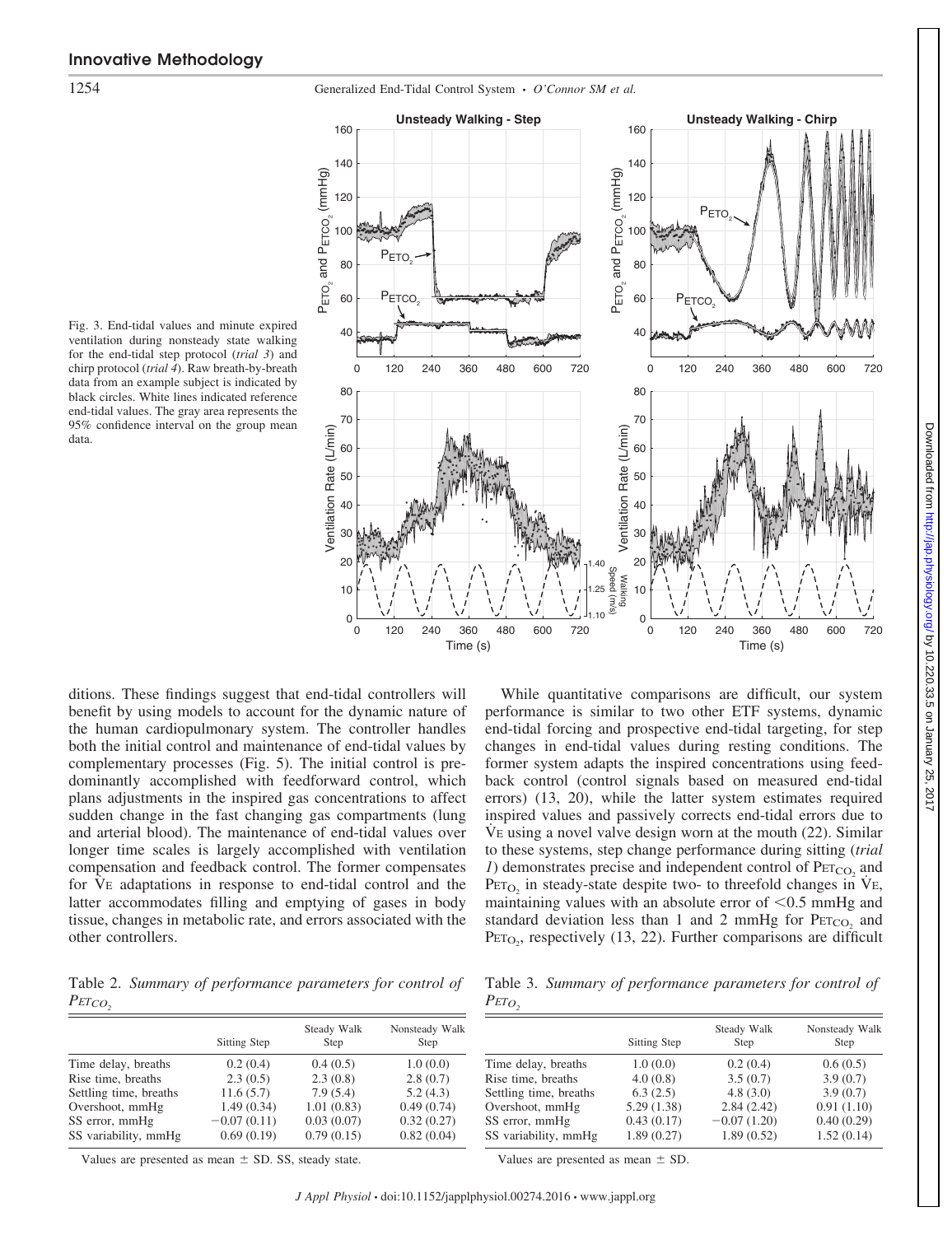

Fig. 4. Bode plot, system gain, and phase as a function of reference signal frequency content, based on chirp end-tidal perturbations of  $PETCO<sub>2</sub>$  and  $PETO<sub>2</sub>$ . Gain and phase values from an example subject are indicated by black circles. Gray areas represent the 95% confidence interval on the group mean data. The thick dark lines indicated theoretical phase given a fixed delay of 3.0 and 4.4 breaths for  $PETCO<sub>2</sub>$  and  $PETO<sub>2</sub>$ , respectively, equivalent to the average time delay plus rise time measured during the step performance walking trials.

because timing performance metrics have not previously been quantified in detail. Here, we have provided a quantitative analysis of ETF system performance metrics not typically reported in ETF validations, such as time delay, rise time, overshoot, and settling time. These parameters roughly quantify performance of the individual components of the ETF system. The time delay is associated with delays in delivering controlled air to the subject due to end-tidal measurement delays and gas transit. Rise time and overshoot values may largely be attributed to errors in the timing and amplitude of the feedforward control signal, respectively. Settling time reflects errors in feedback control and ventilation compensation. These additional parameters should be reported in future ETF system validations, as they directly establish the limits of end-tidal control.

While step changes during sitting demonstrated similar performance to previous systems, our system was more broadly designed to handle the requirements of nonsteady exercise and nonprescribed time courses. Other groups have used their own heuristics to speed up transitions during a step change with subjects at rest. For example, Slessarev et al. used an overshooting technique that set the reference value larger than desired for two to three breaths and then returned the reference to the desired value (14, 19 –22). Similarly, Koehle et al. delivered "bolus" mixtures for three breaths based on the amount of gas needed to change blood concentration before

enacting feedback control (9, 11–13). Our controller also effectively delivers a bolus to speed step transitions, but this behavior naturally emerges out of the cardiopulmonary model based controller. This same controller will automatically provide the correct inspired gas concentrations for any reference end-tidal time course. In theory, this controller could be implemented in other active ETF systems as a software update. Additionally, step change performance during steady walking (*trial 2*) verifies control of independent step changes during conditions with higher metabolic rate and minute ventilation and higher variability, conditions not previously tested in other ETF systems.

Our methods also produce consistent controller performance in more difficult control conditions. Step change performance during sinusoidally varying treadmill speed (*trial 3*) verifies generality of the system and ability to control during nonsteady metabolic expenditure. Chirp change performance (*trial 4*) demonstrates end-tidal control along time courses that are more complicated then step changes and that mimic profiles that limit the success of heuristic based approaches. Both trials also demonstrate precise control despite higher VE variability. Note that although the chirp signal is prescribed in advance, the control system was given no advanced knowledge of the signal (20) and, given its dynamic nature, is meant to mimic the conditions that could possibly occur if end-tidal refer-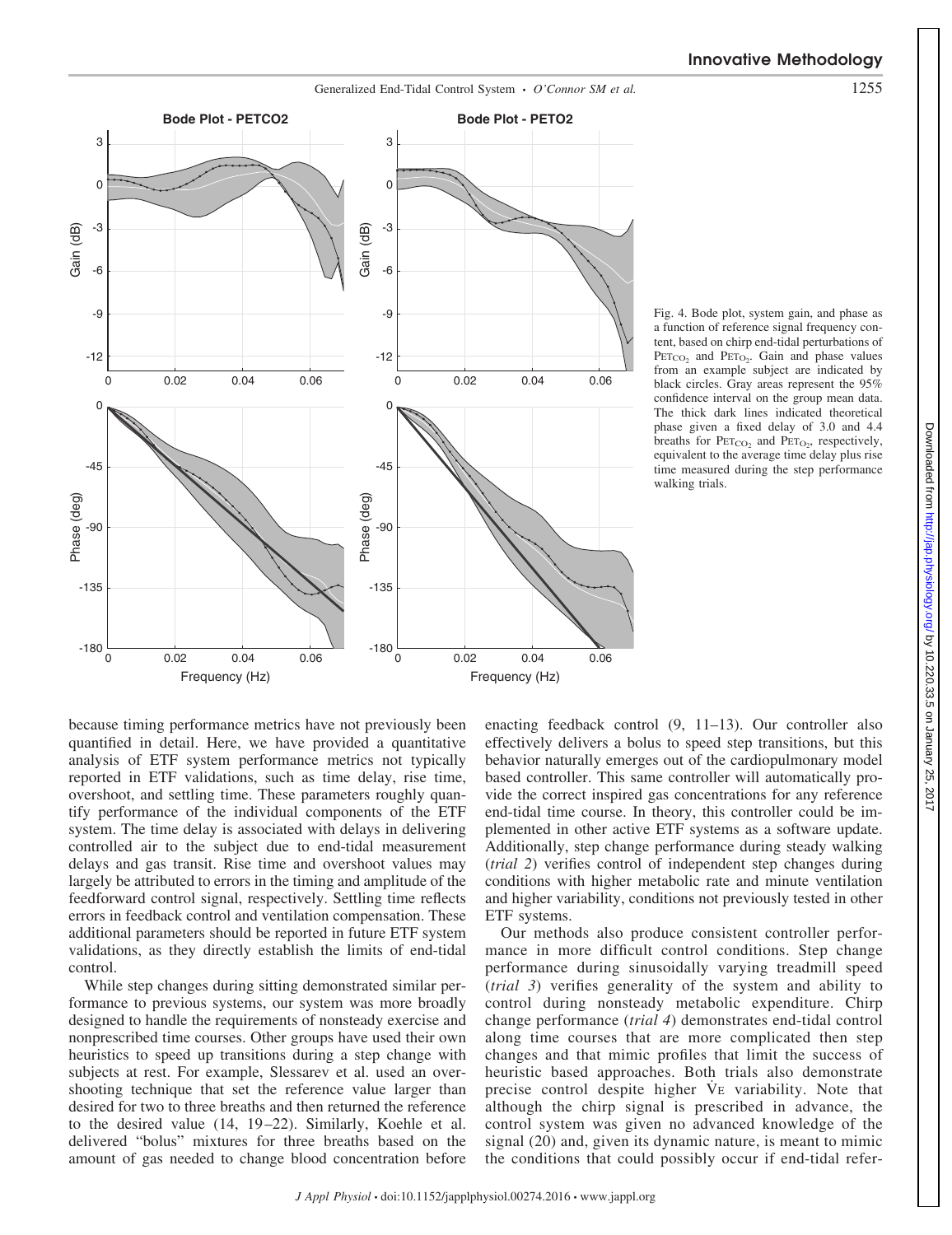

Fig. 5. End-tidal values and inspired values during end-tidal step protocol for nonsteady-state walking (*trial 3*) and chirp protocol (*trial 4*). The light gray area represents the 95% confidence interval on the group mean end-tidal value data (replotted from Fig. 3). The dark gray area represents the 95% confidence interval on the group mean inspired partial pressure data planned by the control system.

ence values were chosen in real-time based on measured respiratory, metabolic, or biomechanical variables.

The chirp signal findings also quantified controller bandwidth. Using system gain as a performance metric, we found that the controller achieved a bandwidth (i.e., gain within  $\pm$ 3 dB) beyond 1/20 Hz for both  $PETCO_2$  and  $PETO_2$  control. This bandwidth is equivalent to completing one sinusoidal cycle in 20 s. A practical rule of thumb for feedback control systems is that the sampling frequency (in our case, the breathing frequency) should be 10 times greater than the controller bandwidth (27). Since we measured a maximum breathing frequency of  $\sim$  1/2 Hz, our controller bandwidth covers the theoretically practical range. The measured gainbased bandwidths of 0.066 and 0.053 Hz for  $PET_{CO}$ , and  $PET<sub>O</sub>$ , control, respectively, indicated that our ETF system can be expected to accurately control end-tidal values along any preplanned time course that contains frequency content within these ranges, albeit with a half breath delay. This bandwidth limitation predicts that measured end-tidal values

would demonstrate a 2.8 and 3.5 breath rise time in response to a step change in reference values. These values are very close to the measured rise times from the step change trials (Tables 2 and 3), highlighting that controller bandwidth dictates the early step responses. However, system phase may be a more useful performance metric for end-tidal time courses planned in real-time because phase lag limits the correlation between reference and measured end-tidal values. By this criterion the bandwidth is limited to 0.026 and  $0.020$  Hz for  $PETCO<sub>2</sub>$  and  $PETO<sub>2</sub>$ , respectively, or about half the tested frequency range. The phase lag appears to be significantly explained by the time delays plus rise times of 3.0 and 4.4 breaths, respectively, measured from the step change trials (Fig. 4). Future technical advancements, such as reducing the delay in measuring end-tidal values or improving the accuracy of the model used for feedforward control planning, could significantly increase the phasebased bandwidth (if these delays were halved, phase-based bandwidth would double).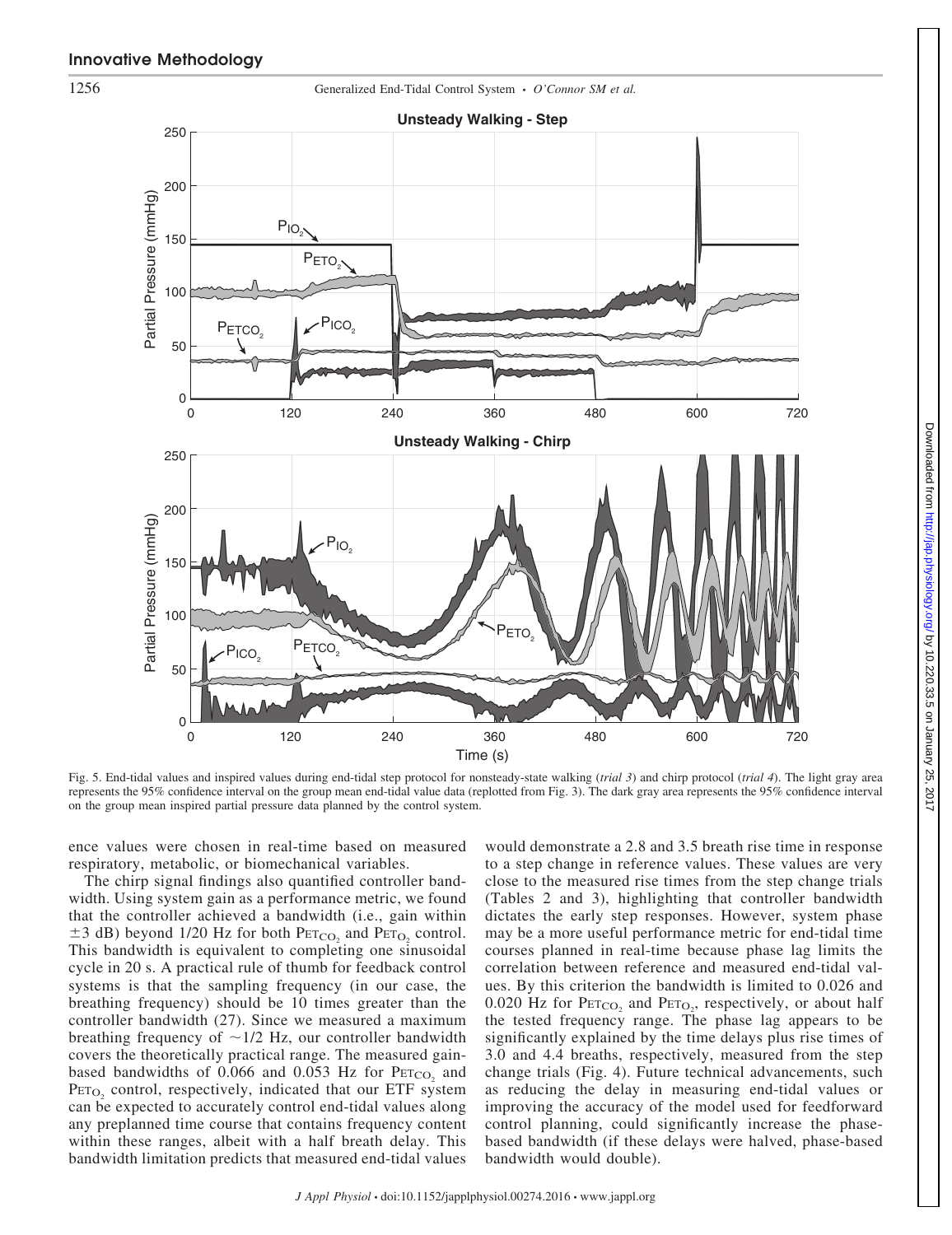The experimental methods are subject to several limitations. First, use of a facemask and nonrebreathing valves introduced significant dead space into the breathing circuit and therefore limited the amount of new air that can be delivered at each breath. Replacing the facemask with a mouthpiece and using smaller valves could minimize dead space but subjects generally found these options uncomfortable. Also, when using a facemask, care must be taken to ensure proper fitting to avoid leaks. Second, limitations in the control system clock speed (240 Hz) potentially reduced accuracy of gas delivery through the solenoid valves since delivered volume is controlled by the valve open duration. For example, a 2-ms error in oxygen valve timing (possible at 240 Hz) would result in an error of 1.4 ml of  $O_2$  or 1.5 mmHg for control around normal breathing. Future iterations of the ETF system could increase delivery accuracy by controlling valve timing at a higher clock speed or by replacing solenoid valves with mass flow controllers, which provide a continuous flow rate as a function of a command voltage. System delays also significantly limit feedback correction of short term end-tidal variations, induced by noise-like breath-by-breath adjustments in VE. While our system minimized the delay in controlled air delivery to  $\sim 0.7$  s after the end of exhalation, this delay represents roughly half an inhalation period and therefore significantly limits feedback correction of short-term end-tidal errors.

Our ETF system also assumes that end-tidal gas values may be used as a proxy for the more difficult to measure arterial blood gas values. However, the difference between these values varies with ventilation rate associated changes to the dead space/tidal volume ratio  $(V_D/V_T)$  (11, 15, 25). Also this assumption may not hold for subjects with lung disease or heart failure. Since ventilation rate, and thus VD/VT, adaptations lag behind end-tidal changes, relatively fast end-tidal perturbations (e.g., initial portion of a step signal or high-frequency portion of a chirp signal) are expected to produce a 1:1 change in arterial values in healthy subjects, albeit with an absolute difference based on the instantaneous VD/VT. Slower end-tidal perturbations that induce significant minute ventilation adaptations would perturb arterial values but to a significantly lesser degree. End-tidal values have been shown to accurately represent arterial values when using a prospective end-tidal targeting or passive feedback system (10). This system uses a novel breathing apparatus to reduce variations of respiratory gases within the lung and improve matching between end-tidal and arterial gas values. Future systems could ideally combine the benefits of our controller with the passive feedback system's breathing apparatus to improve end-tidal and arterial coupling.

Since our ETF control system was based on a specific model of the human cardiopulmonary system (see APPENDIX), successful end-tidal control provides insight into the applicability of that model. Specifically, we used a two compartment model of the cardiorespiratory system, where the lungs and body tissue are modeled as separate, fixed-volume systems receiving continuous inspiratory and expiratory flows and connected by continuously circulating arterial and venous blood (12). These "gill-type" models do not account for spatial and temporal variations of gas levels in the lung and body tissue due to the pulsatory nature of ventilation and cardiac output. This simplification is thought to explain why such models do not predict the dissociation of end-tidal and arterial values or account for variations in dead space (8, 11). One direct test of this issue is

whether a controller based on this model allows precise control of end-tidal values. The success in controlling steady and nonsteady end-tidal time courses during a variety of metabolic expenditure conditions suggests that this model does serve as a valid model of cardiorespiratory dynamics, at least for the purpose of planning controller parameters.

Generalized end-tidal control is necessary for future studies that require control during nonsteady conditions and for which the reference values cannot be planned ahead of time. One potential application is the control of end-tidal values during nonsteady exercise for the purposes of better estimating the role of blood gases in the hyperpnea response to sudden onset of exercise. A second application involves measuring cerebrovascular reactivity to  $CO<sub>2</sub>$ , which is often used as a noninvasive measure for cerebrovascular function. When measuring cerebral blood flow it is important to control other, confounding, vasoactive stimuli, such as  $O_2$  in the case of a  $CO_2$ perturbation. This is a particular challenge when investigating responses to hypocapnia because the subject must voluntarily hyperventilate to expel metabolically produced  $CO<sub>2</sub>$ , thereby reducing  $PET_{CO}$ , but also forcing  $PET_{O}$ , to rise when uncontrolled.

Finally, this device could allow us to investigate the potential role of blood gas chemoreceptors in sensing ongoing metabolic cost. Our recent work has demonstrated that the nervous system can compute motor commands that minimize energetic cost (21). For the nervous system to optimize energetic cost, it must presumably sense the metabolic cost of ongoing movement. Candidate sensory systems include those that are sensitive to signals related to metabolic cost, and have a known role in controlling aspects of respiratory or locomotion physiology. Since a decreased concentration of  $O_2$  and simultaneous increased concentration of  $CO<sub>2</sub>$  in the blood reflects an increase in net metabolism, blood gas chemoreceptors that measure these changes are one candidate sensory system. This experiment would disassociate actual and perceived metabolic rate by stimulating the chemoreceptors based on the continuously measured properties of the subject's movement, such as step frequency, and thus simulate for these sensors a novel relationship between metabolic cost and movement. If subjects adapt movement patterns to reduce perceived cost, this would be evidence that blood gas chemoreceptors signal metabolic cost for optimizing movement. For example,  $PET_{CO}$ , could be controlled to negatively correlate with measured step frequency to determine if subjects increase preferred step frequency to reduce  $PETCO<sub>2</sub>$ , and thus sensed energy expenditure. Such an experiment specifically requires nonprescribed end-tidal reference signals that vary in real time as a function of movement parameters.

# **APPENDIX**

### *Cardiopulmonary Model*

Establishing a model of the system, or plant, to be controlled is a critical phase of control system design. The plant model mathematically describes how the plant's outputs vary in response to changes in its inputs. Our goal was to develop a control system for prescribing the end-tidal partial pressures of carbon dioxide and oxygen,  $PET_{CO_2}$  and  $PET_{O_2}$ , in human subjects. In this case, our plant is the human respiratory system and the experimentally controllable inputs to the system are the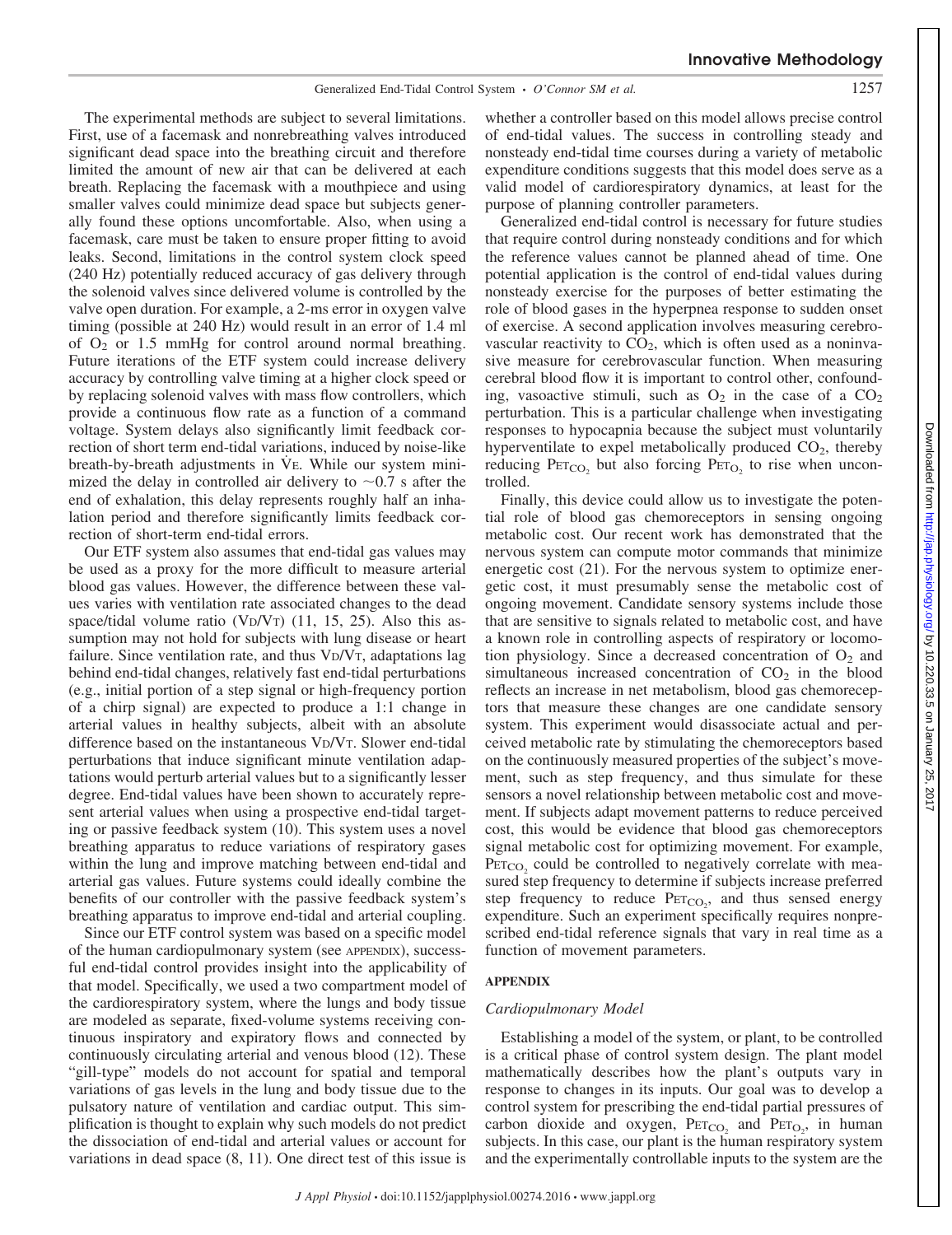1258 Generalized End-Tidal Control System • *O'Connor SM et al.*

inspired partial pressures of carbon dioxide and oxygen,  $P_{\text{ICO}_2}$ and  $Pi_{O_2}$ . Noncontrolled variables are the metabolic rate of oxygen use and carbon dioxide production,  $V_{CO_2}$  and  $V_{O_2}$ , and the minute alveolar ventilation, VA, which can independently affect end-tidal values. End-tidal perturbations due to changes in these variables are treated as disturbances to be rejected by the control system. This supplement describes model development and controller design for  $PET_{CO_2}$  control, assuming equivalence of end-tidal and arterial values. A similar process informed PET<sub>O</sub>, controller design but is not presented in detail here.

We modeled the cardiorespiratory plant based on established differential equations describing transfer of respiratory gases in the lung and body tissues. Specifically, we used a two compartment model of the cardiorespiratory system, where the lungs and body tissue are modeled as separate, fixed-volume systems connected by the circulating arterial and venous blood (12). This model further uses blood gas dissociation curves and simplifying assumptions to convert the lung and body tissue equations into common units and develop a single equation, or transfer function, relating inspired gas partial pressures to arterial values. Khoo et al. used this model to derive a transfer function relating arterial gas values to changes in VA. Here, we derive a transfer function relating arterial gas values to change in inspired gas values. Finally, we designed control system parameters directly from the transfer function based on standard design rules. While the model assumptions and simplifications do reduce the accuracy of arterial gas predictions, a perfect model is not necessary to achieve successful control as feedback control is particularly suited to compensate for control errors induced by model inaccuracies.

*Lung compartment.* The model of the lung compartment for  $CO<sub>2</sub>$  (*Eq. A1*) describes a mass balance for  $CO<sub>2</sub>$  within a fixed-volume lung system, where the summation of  $CO<sub>2</sub>$ transfer into the lung by the circulatory system and out of the lung by the ventilatory system determines the rate of change of the  $CO<sub>2</sub>$  concentration in the lung.

$$
V_{A_{CO_2}} \frac{dF_{A_{CO_2}}}{dt} = \frac{863}{P_{amb} - 47} \dot{Q}_P (C\bar{v}_{CO_2} - Ca_{CO_2}) + \dot{V}_A (F_{CO_2} - F_{A_{CO_2}}) - F_{A_{CO_2}})
$$
(A1)

Here,  $V_{\text{ACO}}$  is the functional storage volume of the lung with respect to  $CO_2$ ,  $\dot{Q}_p$  is the pulmonary blood flow rate,  $\text{Cv}CO_2$ and  $Ca_{CO}$ , are concentrations of  $CO<sub>2</sub>$  in the mixed venous and arterial blood, V $\AA$  is the minute alveolar ventilation, and  $\text{F}_{\text{ICO}_2}$ and  $FA<sub>O</sub>$ , are the fractional concentrations of  $CO<sub>2</sub>$  in the inspired and alveolar air mixtures. See Tables A1 and A2 for description of variable and parameter units and typical values. The term  $863/(P<sub>amb</sub> - 47)$  is a conversion factor (units of  $l_{\text{BTPS}}/l_{\text{STPD}}$ ) that accounts for the fact that  $V_{\text{ACO}}$ , and  $V_{\text{A}}$  are measured under BTPS (body temperature and pressure, saturated) conditions while  $C\bar{v}_{CO_2}$  and  $Ca_{CO_2}$  are measured under STPD (standard temperature and pressure, dry) conditions. Here, Pamb is ambient pressure and 47 is the vapor pressure of water at body temperature in units of mmHg. These equations are also referred to as "gill models'"of respiration because they assume that ventilation and perfu-

Table A1. *Model variables*

| Symbol                                                                           | Description                                                           | Units           |  |
|----------------------------------------------------------------------------------|-----------------------------------------------------------------------|-----------------|--|
| $\overline{\dot{V}E}$                                                            | Minute expired ventilation                                            | 1/s             |  |
| $\overline{V}_{A}$<br>$\overline{Q}_{P}$<br>$\overline{Q}_{s}$<br>$\overline{Q}$ | Minute alveolar ventilation                                           | 1/s             |  |
|                                                                                  | Pulmonary blood flow rate                                             | 1/s             |  |
|                                                                                  | Systemic blood flow rate                                              | 1/s             |  |
|                                                                                  | Cardiac output                                                        | 1/s             |  |
| $FA_{CO_2}$ , $FA_{O_2}$                                                         | Fractional concentration of $CO2$ and $O2$<br>in the alveolar air     | Dimensionless   |  |
| $Fi_{CO}$ , $Fi_{O}$                                                             | Fractional concentration of $CO2$ and $O2$<br>in the inspired air     | Dimensionless   |  |
| $\text{Fac}_{\text{O}}$ , $\text{Fac}_{\text{O}}$                                | Fractional concentration of $CO2$ and $O2$<br>in the arterial blood   | Dimensionless   |  |
| $PETCO2$ , $PETO2$                                                               | End-tidal partial pressure of carbon<br>dioxide and oxygen            | mmHg            |  |
| $P_{ACO_2}$ , $P_{AO_2}$                                                         | Alveolar partial pressure of carbon<br>dioxide and oxygen             | mmHg            |  |
| $Pa_{CO}$ , $Pa_{O}$ ,                                                           | Arterial partial pressure of carbon<br>dioxide and oxygen             | mmHg            |  |
| $P\bar{v}_{CO}$ , $P\bar{v}_{O}$                                                 | Venous partial pressure of carbon<br>dioxide and oxygen               | mmHg            |  |
| $Pl_{CO_2}$ , $Pl_{O_2}$                                                         | Inspired partial pressure of carbon<br>dioxide and oxygen             | mmHg            |  |
| $C\bar{v}_{CO}$ , $C\bar{v}_{O}$ ,                                               | Concentration of $CO2$ and $O2$ in the<br>venous blood                | ml gas/ml blood |  |
| $\text{C}a_{\text{CO}_2}$ , $\text{C}a_{\text{O}_2}$                             | Concentration of $CO2$ and $O2$ in the<br>arterial blood              | ml gas/ml blood |  |
| $V_{CO_2}$ , $V_{O_2}$                                                           | Metabolic rate of carbon dioxide<br>production and oxygen consumption | 1/s             |  |

sion of the lung are not tidal and pulsatile processes, respectively, but instead continuous processes (8).

*Body tissue compartment.* The model of the body tissue compartment for  $CO<sub>2</sub>$  (*Eq. A2*) describes a mass balance for  $CO<sub>2</sub>$  within a fixed-volume body tissue system.

$$
V_{\text{TCO}_2} \frac{dC_{\text{TCO}_2}}{dt} = \dot{Q}_s (Ca_{\text{CO}_2} - C \bar{v}_{\text{CO}_2}) + \dot{V}_{\text{CO}_2}
$$
 (A2)

Here,  $V_{\text{TCO}_2}$  is the functional storage volume of the body tissues with respect to  $CO<sub>2</sub>$ ,  $Cr<sub>CO<sub>2</sub></sub>$  is the concentration of  $CO<sub>2</sub>$ in the tissue compartment,  $Q_s$  is the systemic blood flow rate, and  $V_{CO_2}$  is the rate of metabolic  $CO_2$  production.

*Dissociation curves.* The dissociation curve for  $CO<sub>2</sub>$  relates blood gas concentrations to blood gas partial pressures and may be approximated by a linear function (16)

$$
Ca_{CO_2} = K_{CO_2} Pa_{CO_2} + k_{CO_2}
$$
 (A3)

where  $K_{\text{CO}_2}$  (1/mmHg) and  $k_{\text{CO}_2}$  (dimensionless) are the slope and offset of the dissociation curve, respectively, and  $Pa<sub>CO<sub>2</sub></sub>$  is the arterial partial pressure of  $CO<sub>2</sub>$ . This dissociation relation is also assumed to apply to venous blood and body tissues.

*Simplifying assumptions.* Further simplification of the above equations is necessary to limit the number of independent, time-varying parameters and to allow the differential equations to be solved for  $Pa_{CO}$ , as a function of changes in  $Pl_{CO}$ , (12).

*Assumption 1*: blood flow is in steady state and therefore the rate of pulmonary blood flow  $Q_p$ , system blood flow  $Q_s$ , and cardiac output Q are all equal  $(Q_p = Q_s = Q)$ .

*Assumption 2*: diffusion of gases between the pulmonary capillaries and the alveolar gas is rapid relative to respiratory frequency and therefore the gas fractions of arterial and alve-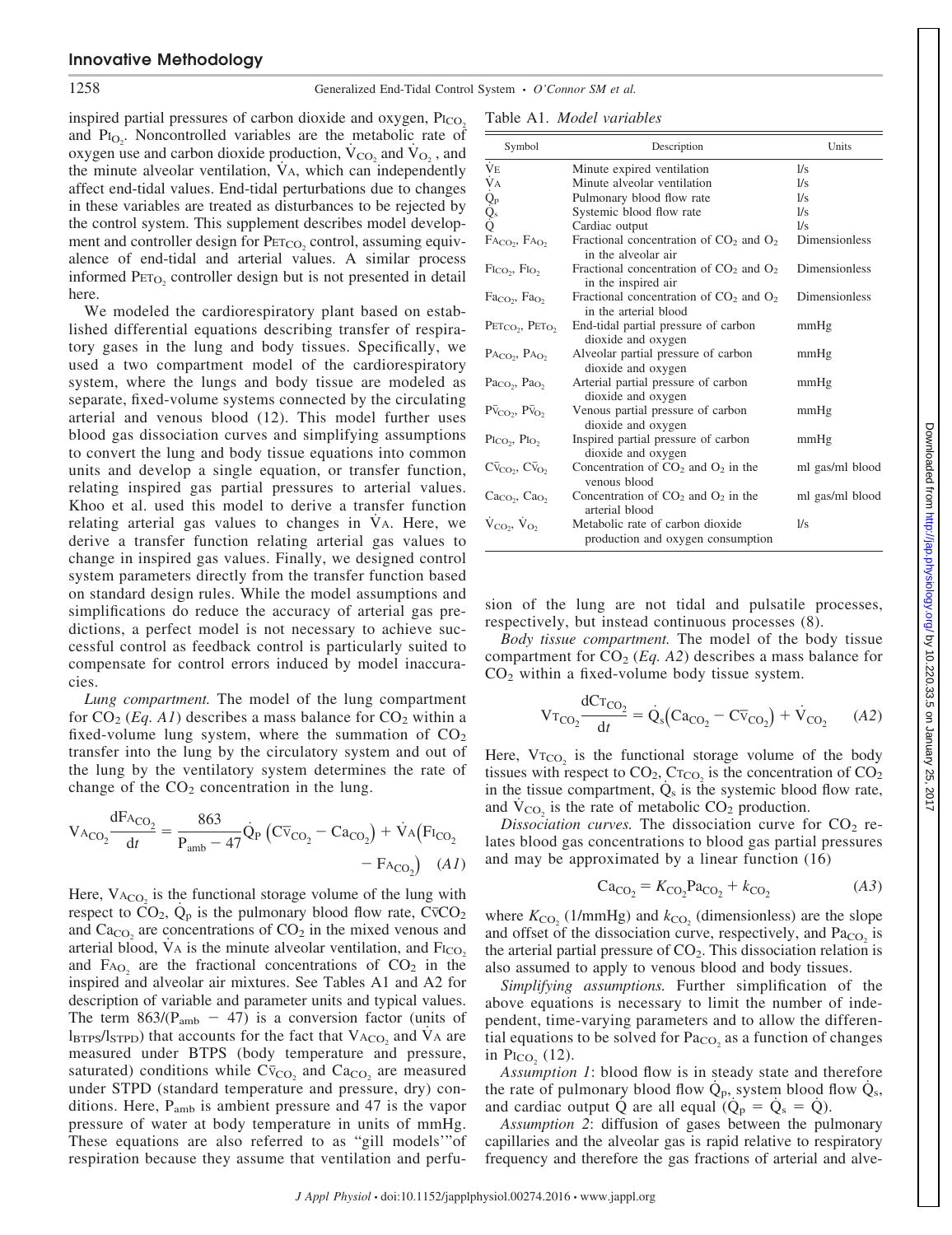# **Innovative Methodology**

Generalized End-Tidal Control System • *O'Connor SM et al.* 1259

### Table A2. *Model parameters*

| Symbol                                 | Description                                                                                                                            | Values                                                                                                                                                                                                   | Reference |
|----------------------------------------|----------------------------------------------------------------------------------------------------------------------------------------|----------------------------------------------------------------------------------------------------------------------------------------------------------------------------------------------------------|-----------|
| $V_{\text{ACO}_2}$ , $V_{\text{AO}_2}$ | Storage volume of<br>the lung<br>compartment with<br>respect to $CO2$<br>and $O_2$ given a<br>measured lung<br>volume of 2.5<br>liters | 3.2, 2.5 L                                                                                                                                                                                               | (12)      |
| $V_{\text{TO}_2}$ , $V_{\text{TO}_2}$  | Storage volume of<br>the body tissues<br>with respect to<br>$CO2$ and $O2$ given<br>a measured lung<br>volume of 2.5<br>liters         | 15.0, $6.0 L$                                                                                                                                                                                            | (16)      |
| $P_{amb}$                              | Ambient air pressure                                                                                                                   | $760$ mmHg                                                                                                                                                                                               |           |
| $K_{CO2}$                              | Dissociation curved<br>parameters for<br>CO <sub>2</sub>                                                                               | $0.0065$ mmHg <sup>-1</sup>                                                                                                                                                                              | (16)      |
| $K_{\text{O}_2}$                       | Dissociation curved<br>parameters for $O2$                                                                                             | $0.00025$ mmHg <sup>-1</sup><br>(70 < Pa <sub>O</sub> )<br>$0.00067$ mmHg <sup>-1</sup><br>(55 < Pa <sub>O</sub> , <<br>70)<br>$0.00211 \text{ mmHg}^{-1}$<br>(35 < Pa <sub>O<sub>2</sub></sub> )<br>55) | (16)      |

olar blood gases are in equilibrium (e.g.,  $FA_{CO_2} = Fa_{CO_2}$  for  $CO<sub>2</sub>$ ).

*Assumption 3*: diffusion of gases between the systemic capillaries and the body tissues is rapid relative to other modeled transport dynamics and therefore the partial pressures of venous and body tissue blood gases are in equilibrium (e.g.,  $\text{Cr}_{\text{CO}_2} = \overline{\text{Cv}}_{\text{CO}_2}$  for  $\text{CO}_2$ ).

*Substitution 1*: fractional concentrations of gas can be expressed as partial pressures, where  $P_{ACO_2} = F_{ACO_2} (P_{amb} - 47)$ for alveolar  $CO<sub>2</sub>$  and where  $P_{ACO<sub>2</sub>}$  is the alveolar partial pressure of  $CO<sub>2</sub>$ .

*Simplified differential equations. Equations A1* and *A2* can be simplified by substituting in the dissociation equation (*Eq. A3*) and simplifying assumptions to yield lung and tissue equations that share  $Pa_{CO_2}$  and  $P\bar{v}_{CO_2}$  as common, time-dependent variables.

$$
V_{A_{CO_2}} \frac{dP_{a_{CO_2}}}{dt} = 863 \dot{Q} K_{CO_2} (P \overline{V}_{CO_2} - P a_{CO_2})
$$

$$
+ \dot{V}_A (P I_{CO_2} - P a_{CO_2}) \quad (A4)
$$

$$
V_{T_{CO_2}} K_{CO_2} \frac{dP \overline{V}_{CO_2}}{dt} = \dot{Q} K_{CO_2} (P a_{CO_2} - P \overline{V}_{CO_2}) + \dot{V}_{CO_2} \quad (A5)
$$

*Laplace formulation of equations.* We then take the Laplace transform of *Eqs. A4* and *A5* to convert them from differential equations to algebraic equations for  $Pa_{CO_2}$ , where *s* is the Laplace variable.

$$
(V_{A_{CO_2}s} + 863QK_{CO_2} + V_A)Pa_{CO_2}(s) - 863QK_{CO_2}P\bar{v}_{CO_2}(s)
$$
  
=  $V_AP_{CO_2}(s)$  (A6)

$$
P\overline{v}_{\text{CO}_2}(s) = \left(\frac{\dot{Q}K_{\text{CO}_2}}{V_{\text{TCO}_2}K_{\text{CO}_2}s + \dot{Q}K_{\text{CO}_2}}\right) \text{Pa}_{\text{CO}_2}(s) + \left(\frac{1}{V_{\text{TCO}_2}K_{\text{CO}_2}s + \dot{Q}K_{\text{CO}_2}}\right)\dot{V}_{\text{CO}_2}(s) \quad (A7)
$$

After substituting *Eq. A7* into *Eq. A6*, and solving for  $Pa_{CO_2}(s)$ , we arrive at a general equation that describes how changes in Pa<sub>CO<sub>2</sub></sub>(s) vary as a function of changes in P<sub>ICO<sub>2</sub></sub> and  $\dot{V}_{CO_2}$ .

$$
Pa_{CO_2}(s) = \frac{\left(\frac{\dot{V}_{A}}{V_{A_{CO_2}}}\right)P_{ICO_2}(s) + \left(\frac{863}{V_{A_{CO_2}}}\right)\left(\frac{1}{\left(V_{T_{CO_2}}\right)\dot{Q}}s + 1\right)\dot{V}_{CO_2}(s)}{s + \frac{863\dot{Q}K_{CO_2}}{V_{A_{CO_2}}} + \frac{\dot{V}_{A}}{V_{A_{CO_2}}}-\left(\frac{863\dot{Q}K_{CO_2}}{V_{A_{CO_2}}}\right)\left(\frac{1}{\left(V_{T_{CO_2}}\right)\dot{Q}}s + 1\right)}
$$
(A8)

Although *Eq. A8* has two parallel inputs (two additive terms in the numerator), our purpose is to develop a transfer function describing only the input/output relationship between  $P_{\text{ICO}_2}$  and  $Pa<sub>CO</sub>$ . When formulating how a relative to baseline change in  $P_{\text{ICO}_2}$  induces a relative change in  $Pa_{\text{CO}_2}$ , the right side of the numerator does not contribute and can be mathematically neglected. While V<sub>A</sub> and Q may also be considered inputs to the system (as in Khoo), they will be treated as model parameters because they nonlinearly couple to  $P_{\text{ICO}_2}$ .

*Equation A8* may be further simplified by grouping of model parameters to represent physiologically relevant mean residence times associated with filling a fixed volume at a constant flowrate,

$$
T_1 = \frac{V_{A_{CO_2}}}{863\dot{Q}K_{CO_2}}, T_2 = \frac{V_{A_{CO_2}}}{\dot{V}_A}, T_3 = \frac{V_{T_{CO_2}}}{\dot{Q}} \qquad (A9)
$$

where  $T_1$ ,  $T_2$ , and  $T_3$  represent mean residence times associated with blood perfusion of the lung, air perfusion of the lung, and blood perfusion of the body tissue, respectively.

*Plant model transfer function equation.* We derived a final transfer function for the plant P(*s*) describing the relative arterial blood gas response to changes in inspired gas by solving *Eq.* A8 for  $\frac{\text{Pa}_{\text{CO}_2}(s)}{\text{Pa}_{\text{CO}_2}(s)}$ 

 $\frac{1}{P_{I_{CO_2}}(s)}$  and substituting in time parameters from *Eq. A9*.

$$
P(s) = \frac{Pa_{CO_2}(s)}{P_{CO_2}(s)} = \frac{T_1(T_3s + 1)}{T_1T_2T_3s^2 + (T_1T_2 + T_1T_3 + T_2T_3)s + T_1}
$$
\n(A10)

This final transfer function then varies with subject specific volume parameters ( $V_{\text{ACO}_2}$ ,  $V_{\text{TCO}_2}$ ) and time dependent parameters (VA, Q). These timing parameters are dynamically updated at each breath based on a five breath running median filter for VA and estimation of Q (see *Measurement of Model Parameters*). The arterial response is then estimated by multiplying the plant model by the inspired gas input.

# *Control System Design*

The control system first uses a combination of feedforward and feedback controller functions to maintain end-tidal values along a desired time course. The design of these controller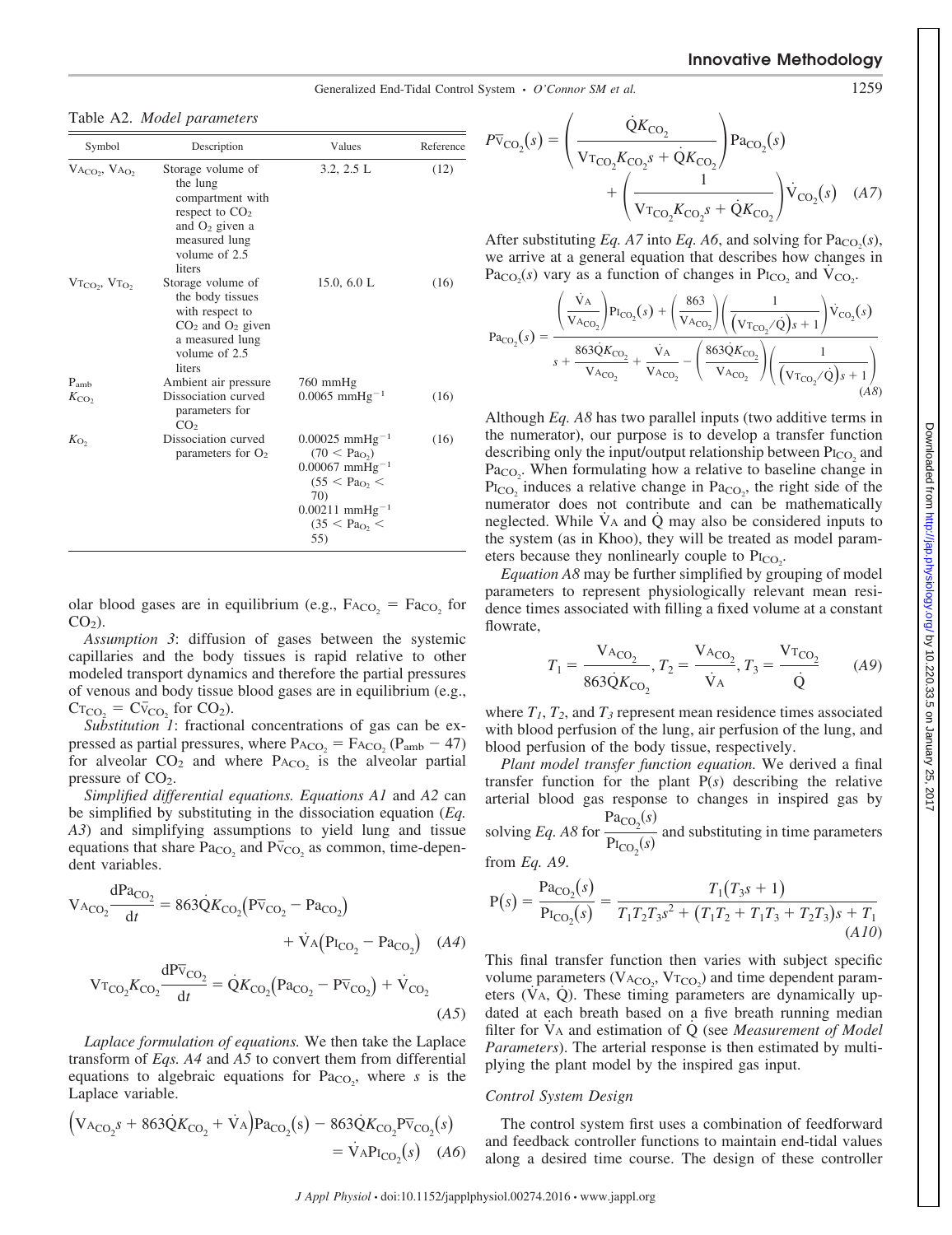functions are based directly on the plant model (*Eq. A10*). The system takes the form

$$
P_{\text{ICO}_{2}\text{-control}} = f_{\text{FF}}(Pa_{\text{CO}_{2},\text{desired}}) + f_{\text{FB}}(Pa_{\text{CO}_{2},\text{error}}) \ (A11)
$$

where  $PI_{CO_2\_{control}}$  is the inspiratory partial pressure of  $CO_2$ planned by the controller for the subsequent breath;  $f_{FB}$  is the feedback controller that varies as a function of the error, or difference, between desired and measured arterial values; and *f*<sub>FF</sub> is the feedforward controller that varies as a function of desired values. In the Laplace domain, the controller takes the form

$$
P_{\text{ICO}_{2}\text{-control}}(s) = FF(s)P_{\text{aco}_{2}\text{-desired}}(s) + FB(s)P_{\text{aco}_{2}\text{-error}}(s)
$$
\n(A12)

where the feedforward and feedback controller functions are parameterized based on the timing parameters (*Eq. A9*). While measured ventilation changes then adjust the controller parameters at each breath, these adjustments do no specifically compensate for the direct perturbation of arterial values by VA. Feedback control can compensate for these arterial errors; however, we found that performance could be improved further by correcting the controller planned inspired gases by a ventilation compensation function,

$$
P_{\text{ICO}_{2}\text{-corrected}} = f_{\text{VC}} \left( P_{\text{ICO}_{2}\text{-control}}, \dot{V}_{\text{A}} \right) \tag{A13}
$$

where  $f_{\text{VC}}$  is the ventilation compensation function and where this function directly accounts for end-tidal perturbations caused by changes in measured VA (see *Measurement of Model Parameters*).

*Feedforward controller.* The feedforward controller plans inspired gas values based only on desired arterial time courses and controller design is equivalent to using an inverse of the plant transfer function.

$$
P^{-1}(s) = \frac{1}{P(s)} = \frac{T_1 T_2 T_3 s^2 + (T_1 T_2 + T_1 T_3 + T_2 T_3) s + T_1}{T_1 (T_3 s + 1)}
$$
\n(A14)

However, since  $P(s)$  is a proper transfer function (the degree of the denominator is greater than the degree of the numerator), inversion results in a function that grows unbounded at high frequencies, such as would be present for step change in desired values. We therefore multiplied the inverted system by a low pass filter with filter time constant  $\tau$  chosen to equal the smallest timing parameter  $(T_1)$  to reduce high-frequency sensitivity while minimizing distortion of the plant dynamics. For implementation in the end-tidal controller, this continuous feedforward model was converted to a discrete model with a one breath sampling period.

$$
FF(s) = \frac{1}{P(s)} \frac{1}{\tau s + 1}
$$
  
= 
$$
\frac{T_1 T_2 T_3 s^2 + (T_1 T_2 + T_1 T_3 + T_2 T_3) s + T_1}{T_1 (T_3 s + 1) (T_1 s + 1)}
$$
 (A15)

Since the feedforward contributions to the control system are planned by running the desired end-tidal time courses through an approximate inverse of the plant dynamics, the accuracy of this control is dependent on the degree to which the plant model and associated parameters reflect the actual cardiopulmonary system of each subject. If the plant model is perfectly accurate, then feedforward control is sufficient and there is little need for feedback control. In practice, inaccuracies in model assumptions and simplifications, parameter estimation, and controlled gas delivery limit the effectiveness of feedforward control. While breath by breath measures of VA and estimation of Q˙ update the plant model, and therefore the sensitivity of arterial values to changes in inspired values, the model also neglects the direct effect that V<sub>A</sub>, Q, and V<sub>CO2</sub>. inputs have on arterial values. The feedforward controller is then most accurate over the short time period  $(<5$  breaths) after a change in desired value, when the unmodeled perturbations are relatively constant.

*Feedback controller.* The feedback controller plans inspired gas values based on the error between desired and measured arterial values and takes the form of a standard proportionalintegral (PI) controller

$$
FB(s) = K_P + K_I/s \tag{A16}
$$

where  $K_P$  and  $K_I$  are the proportional and integral gains, respectively.

To parameterize the feedback gains as a function of model parameters using standard tuning rules, we further simplified the plant model (*Eq. A10*) to a first order system with time delay. It is common practice to reduce higher order systems to simplify feedback controller design in cases where some system dynamics operate at a much slower time scale than others. In this case, the feedback controller is designed based on the reduced system, which retains the fast dynamics. Such a design faces relatively little loss in controller performance because a controller designed to regulate the faster time scale processes is sufficiently fast to regulate the slower time scale processes. The timing parameter  $T_3$  is approximately five times greater than  $T_2$  and 30 times greater than  $T_1$ , reflecting that fact that changes in the body tissue  $CO<sub>2</sub>$  levels change more slowly than in the lung. We therefore simplified *Eq. A10* with the assumption that  $T_3 \gg T_2, T_1$ , equivalent to assuming  $\overline{P}_{\text{CO}_2}$  is constant. The reduced model P\*(*s*) takes the form,

$$
P^*(s) = \frac{\left(T_1/(T_1 + T_2)\right)}{\left(\left(T_1 T_2\right)/(T_1 + T_2)\right)s + 1} \tag{A17}
$$

and served the purpose of designing the feedback gains. This derived model assumes no time delay between changes in inspired air concentration and changes in arterial concentration. In practice, delivery of controlled air to the subject is limited by sensor delay, transit delay, and filtering delay (see MATERIALS AND METHODS) and we estimated this delay to be approximately one breath in pilot experiments.

We chose these gains based on plant model dynamics using standard design rules which seek a balance between fast rejection of errors and closed-loop stability. Using the reduced model allows application of the second method of Zeigler-Nichol's PI tuning (30). For a generic first order system with time delay, G(*s*), the proportional and integral gains are a direct function of the model parameters.

$$
G(s) = \frac{Ke^{-\tau_d s}}{Ts + 1}, \ K_P = \frac{0.9T}{K\tau_d}, \ K_I = \frac{0.9T}{3.3K\tau_d^2} \qquad (A18)
$$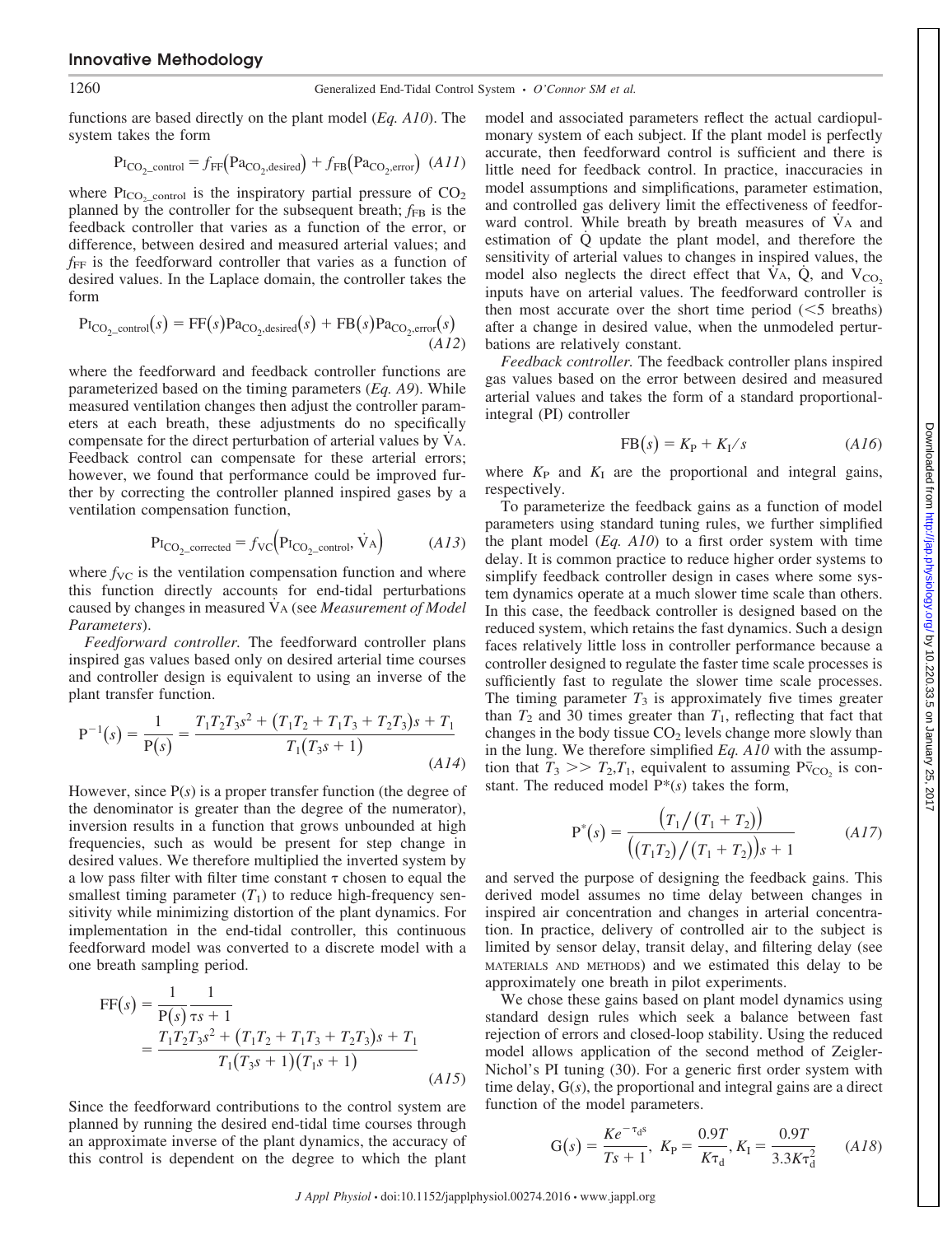where  $T$  is the first order time constant,  $\tau_d$  is the time delay, and *K* is the system gain.

Based on *Eq. A17* and assuming a one breath time delay, we can then directly define the feedback gain parameters as a function of the timing parameters, where

$$
K_{\rm P} = \frac{0.9T_2}{T_{\rm B}}, \ K_{\rm I} = \frac{0.9T_2}{3.3T_{\rm B}^2} \tag{A19}
$$

and where  $T<sub>B</sub>$  is one respiratory period. Parameterizing the feedback gains in terms of the reduced model amounts to designing the feedback controller to rapidly correct gas levels in the lung, while neglecting the body tissue levels. However, this controller is then inherently responsive enough to correct slower end-tidal deviations associated with body tissue dynamics and model errors.

The feedback parameters were then tested and varied in simulation to determine whether parameters based on the Ziegler-Nichols criteria were suitable when combining feedback and feedforward control. Based on simulations of step changes in desired arterial values, we found that both feedback parameters should be divided approximately by 2 to limit overshoots to  $<$  5%. For implementation in the end-tidal controller, this continuous feedback controller was converted to a discrete model with a one breath sampling period.

*Ventilation compensation function.* A ventilation compensation function additionally accounted for the direct input/output effect of changes in VA on end-tidal values. While the feedback control system does partially compensate for ventilation induced end-tidal errors, the controller is not designed to ideally reject these perturbations. In other words, the control system is designed based on the plant  $Pa_{CO_2}(s)/P_{ICO_2}(s)$  and not  $Pa_{CO_2}(s)/P_{ICO_2}(s)$  $VA(s)$ . During piloting, we found that feedback gains larger than those planned by *Eq. A19* were necessary to compensate for the relatively rapid changes in end-tidal values due to changes in VA. However, these gains were too high in steady state conditions based on measured variability of end-tidal values. We therefore kept feedback gains small (based on *Eq. A19*) and adopted a ventilation compensation function to separately account for changes in measured VA,

$$
P_{\text{ICO}_{2}\text{-corrected}} = (P_{\text{ICO}_{2}\text{-control}} \cdot \dot{V}_{A}^{*} + P_{\text{2CO}_{2}\text{-measured}} \cdot (\dot{V}_{A}^{*} - \dot{V}_{A})) / \dot{V}_{A} \quad (A20)
$$

where  $VA^*$  is the baseline minute alveolar ventilation. Reflected in these equations is the concept that VA increases above baseline following end-tidal control are a response by the subject to return end-tidal values back to baseline by increasing the volume of inspiratory gas available for exchange in the lungs. The ventilation compensation function assigns a portion of the inspiratory volume to be at the measured arterial pressure, gas that theoretically does not contribute to gas exchange in the lung (22). The relative amount of gas at this arterial pressure relative to the controlled pressure, and thus the amount of  $CO<sub>2</sub>$  in the inspired air, increases proportionally with VA increases above baseline.

# *Measurement of Model Parameters*

Quantification of timing parameters (*Eq. A9*) required estimation of subject specific and time dependent parameters. We estimated subject measures of lung and body tissue  $CO<sub>2</sub>$  volume based on age, height, and resting tidal volume. We also estimated time-dependent VA and Q based on instantaneous  $V_T$ ,  $f_R$ , and  $V_E$ , measured with a five-breath running median filter.

*Lung and body tissue CO2 volume.* The lung and body tissue CO2 volumes were calculated based on relative values used previously, scaled by the relative ratio of each subject's lung volume to 2.5 liters (12, 16).

$$
V_{ACO_2} = V_{lung} \cdot (3.2/2.5)
$$
  
\n
$$
V_{TCO_2} = V_{lung} \cdot (15.0/2.5)
$$
 (A21)

Subject lung volume is estimated as the functional residual capacity (FRC) plus half the resting tidal volume (20). FRC was estimated based on regression equations from (19):

males : FRCl ageyr 0.01 heightm 2.34 1.09 females : FRCl ageyr 0.001 heightm 2.24 1.00 (*A22*)

*Alveolar ventilation.* Minute alveolar ventilation, VA, is equal to minute expired ventilation, V<sub>D</sub>, minus the dead space ventilation, VT. Minute ventilation is calculated as the tidal volume, VT, times the respiratory frequency, *f*R.

$$
\dot{V}_A = \dot{V}_E - \dot{V}_D \tag{A23}
$$

$$
\dot{\mathbf{V}}_{\mathbf{E}} = \mathbf{V}_{\mathbf{T}} \cdot f_{\mathbf{R}} \tag{A24}
$$

The total dead space volume includes the physiological dead space, which is the sum of the anatomical dead space and the alveolar dead space, and the mechanical dead space of the respiratory equipment ( $\sim$ 253 ml). We estimated physiological dead space, which varies as a function of tidal volume, from the regression equations of Asmussen and Nielsen (1):

$$
V_{D,phys} = 0.0656 \cdot V_T + 0.141 \text{ (litters, BTPS)} \quad (A25)
$$

Dead space ventilation is then estimated as the total dead space times the respiratory frequency *f*R.

$$
\dot{V}_D = (0.0656 \cdot V_T + 0.141 + 0.253) \cdot f_R \qquad (A26)
$$

*Cardiac output.* We estimated cardiac output as a function of alveolar ventilation assuming that the ventilation perfusionratio VA/Q was relatively constant around the resting and walking operating conditions tested. We used ratios of 0.87 and 1.68 for resting and light exercise, respectively, which were computed from published cardiopulmonary parameters (9).

#### **ACKNOWLEDGMENTS**

We are grateful to Jessica Selinger for manuscript comments and Michael Walsh for valuable technical and experimental advice.

### **GRANTS**

This work was supported by a Michael Smith Foundation for Health Research Fellowship (to J. D. Wong) and the U.S. Army Research Office Grant W911NF-13-1-0268 (to J. M. Donelan).

#### **DISCLOSURES**

No conflicts of interest, financial or otherwise, are declared by the author(s).

#### **AUTHOR CONTRIBUTIONS**

S.M.O. and J.M.D. conception and design of research; S.M.O. performed experiments; S.M.O. analyzed data; S.M.O., J.D.W., and J.M.D. interpreted results of experiments; S.M.O. prepared figures; S.M.O., J.D.W., and J.M.D.